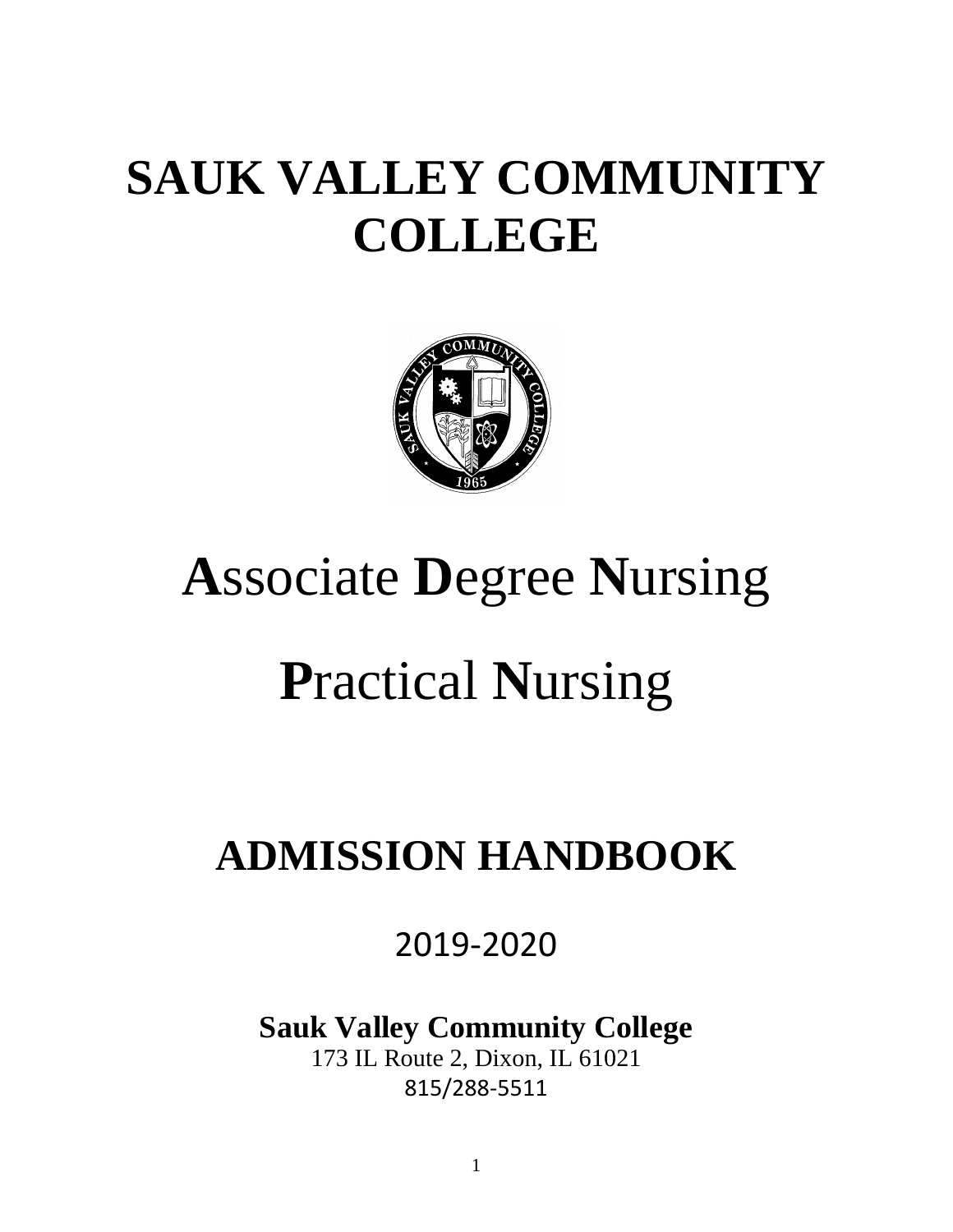# **TABLE OF CONTENTS**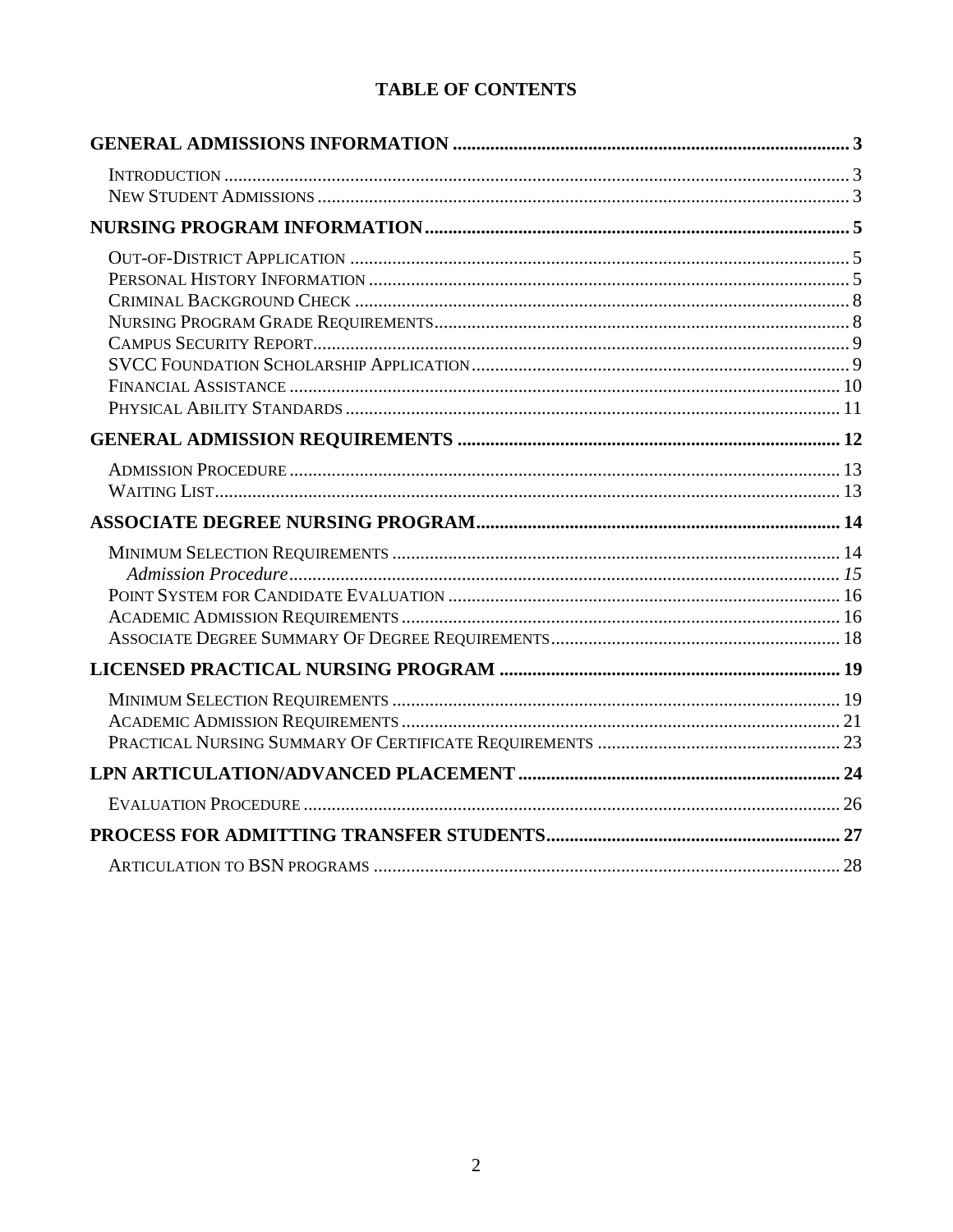# **GENERAL ADMISSIONS INFORMATION TO SAUK VALLEY COMMUNITY COLLEGE**

#### Introduction

<span id="page-2-1"></span><span id="page-2-0"></span>Sauk Valley Community College provides a wide range of learning opportunities to meet the various educational needs of students from diverse backgrounds. Sauk has an "open door" policy and welcomes all that may benefit from its courses and programs of study.

The College has tailored its instruction to serve those with a high school diploma or its equivalent. The College may at its discretion admit persons in high school who are under the age of 18 who meet established criteria and have permission from appropriate high school personnel and parents/guardians and Sauk personnel. (See high school/Dual Enrollment students in the SVCC catalog.)

Admission to the College does not guarantee entrance into all courses or programs of study. Entrance into specific programs may depend on other criteria such as age, evidence of language and mathematics skills, and space availability. Also, students may be required to complete specified prerequisites prior to enrollment in certain courses or programs. Academic advisors are available to assist students in determining an appropriate sequence of courses or program of study.

The College reserves the right to limit enrollment because of space or budget restrictions, to establish selective admission requirements and to give preference to residents of the District.

### New Student Admissions

<span id="page-2-2"></span>New part-time and full-time students are expected to follow the procedure outlined below:

1. STUDENT INFORMATION FORM: Students must submit a completed Sauk Valley Community College student information form. This form may be obtained from Admissions and Records, West Mall Student Support Services area of the building or at [www.svcc.edu/admissions/admissions.html.](http://www.svcc.edu/admissions/admissions.html)

### 2. TRANSCRIPTS:

- a. **High school/GED**. It is recommended that students submit transcripts of a high school record or the equivalent.
- b. **College**. Sauk will accept credits earned at other regionally accredited institutions. Official transcripts MUST be submitted directly to Sauk from the college/university. Students must also submit a Transcript Evaluation Request form (found in Admissions and Records or the College website at [www.svcc.edu](http://www.svcc.edu/) ) to Admissions and Records. Upon complete evaluation, students will be notified in writing of course articulation. For additional information, contact the Records Analyst, Ext. 327.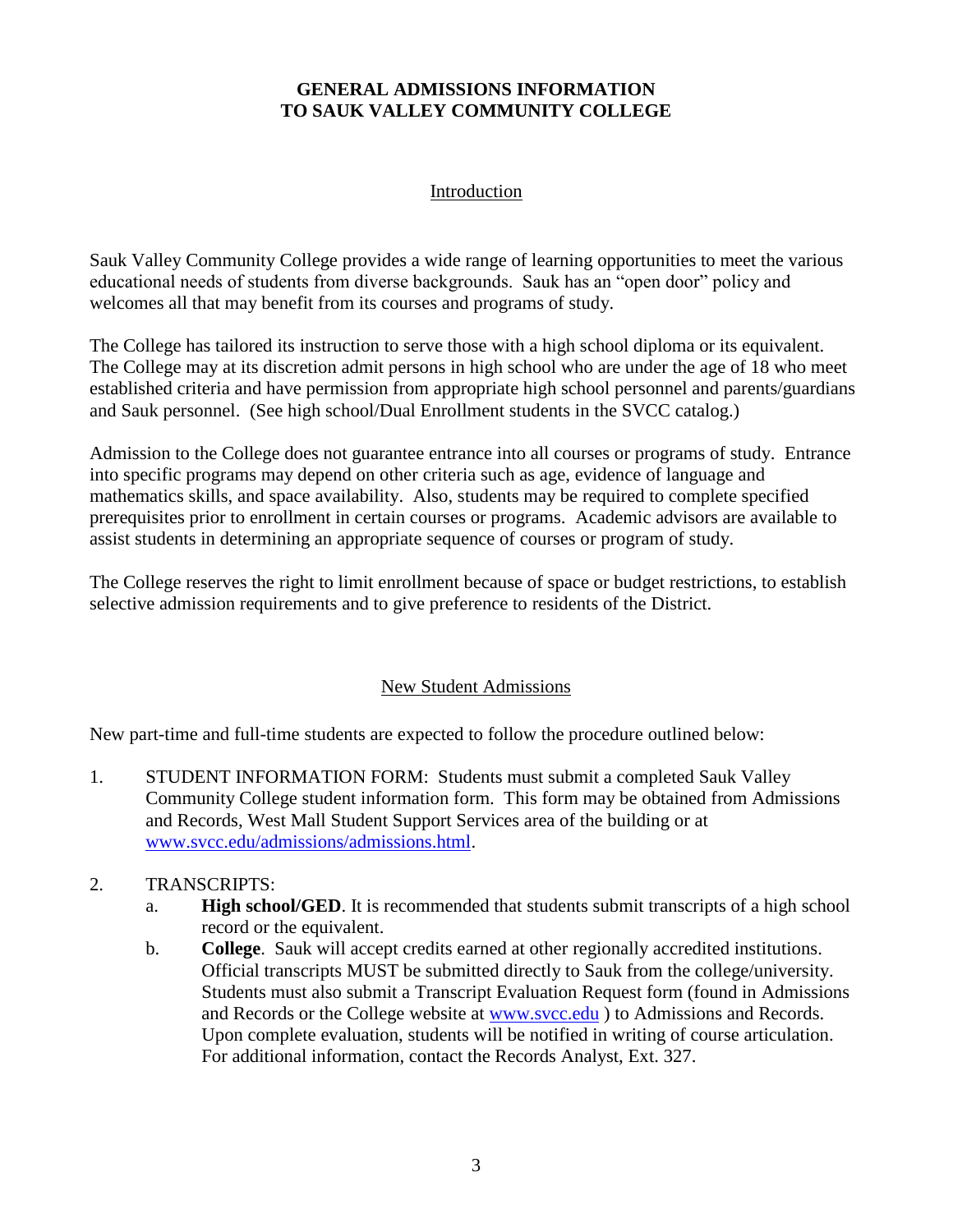3. Complete a Placement Test:

Placement testing in English Language Arts and mathematics is required of all students wishing to register for an English language arts course, mathematics course or any other college courses requiring a specific ENG/ELA/MAT co-requisite or prerequisite. Placement test results will be used by academic advisors to match students with courses that are consistent with their skill level.

Methods of Placement

- SAT/ACT Scores
- SVCC Placement test results
- <span id="page-3-0"></span>• Review of credit earned at the college level

Please contact Academic Advising at 815-835-6354 for further information.

The first SVCC Placement Testing session for each test is free. A minimum fee will be charged for additional testing sessions. Contact the Testing Center for details at 815-835-6530.

A Test of English as a Foreign Language (TOEFL) result of 83 or higher on internet based testing is required by the Illinois Department of Financial and Professional Regulation for NCLEX application. [http://www.idfpr.com/Renewals/apply/Forms/CGFNS\\_02.pdf](http://www.idfpr.com/Renewals/apply/Forms/CGFNS_02.pdf)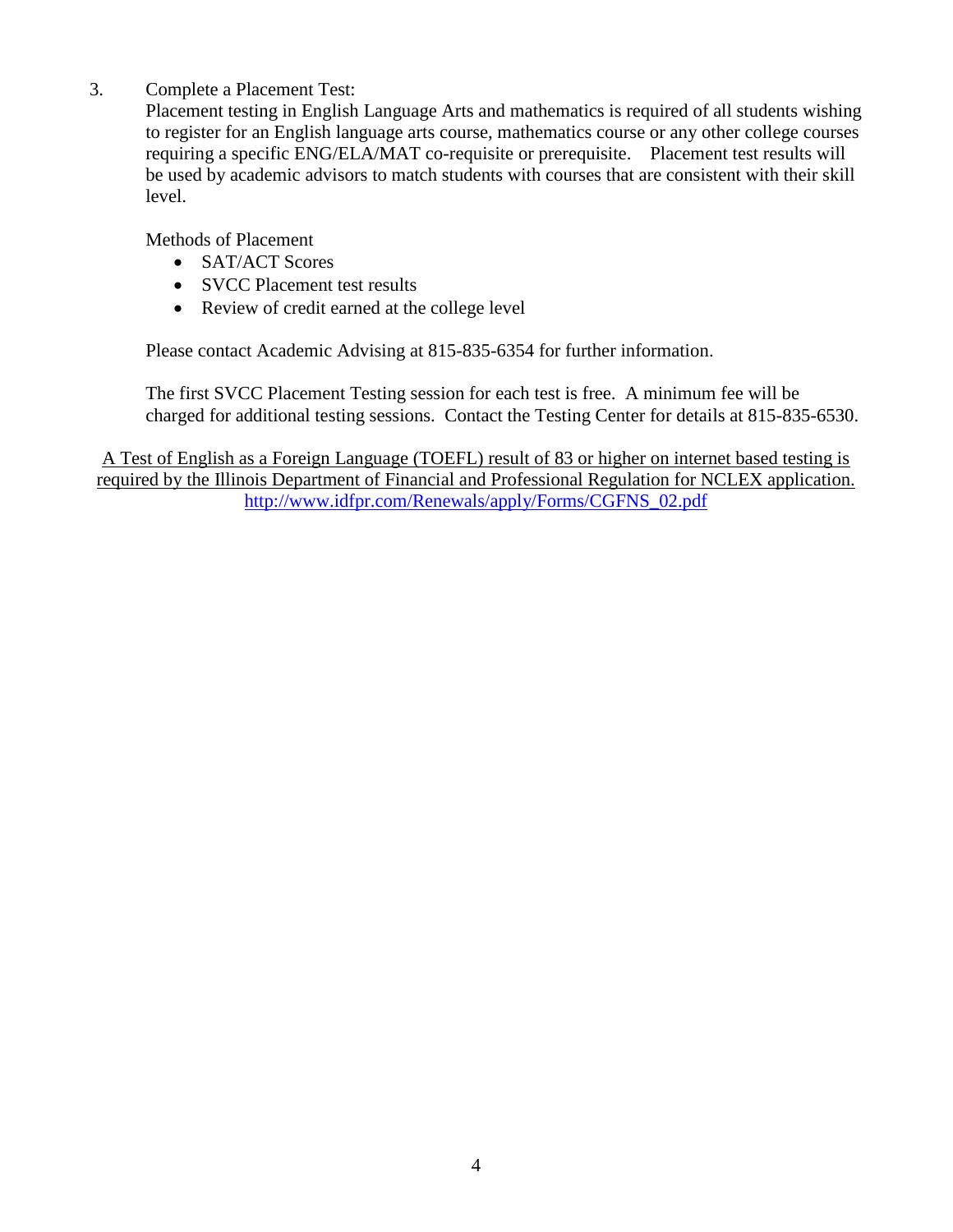#### NURSING PROGRAM INFORMATION

The nursing programs at Sauk include the Associate Degree in Nursing and the Practical Nursing program. These programs are selective programs. Students are admitted on a priority basis with the most qualified students admitted first. Sauk also has a Certified Nursing Assistant program.

#### Out-of-District Application

<span id="page-4-0"></span>Sauk Valley Community College is required, by state policy, to give preference to in-district resident candidates. Out-of-district applicants to the program coming from colleges with cooperative agreements will be given the same consideration as in-district applicants. In district definitions are listed in the student services section of the college catalog. One definition of note concerns residency through full-time employment. A student is considered a resident of District 506, if the student works full-time within the district and can show proof of his/her employment. This college policy is adhered to as the definition for applicants to the nursing program. Out-of-district applicants to the nursing program will be considered after June 1, if space is available and there are no qualified in-district students.

### Personal History Information

<span id="page-4-1"></span>Upon completion of the nursing programs, graduates are eligible to apply to take the National Council licensing examination (NCLEX). Candidates for the licensing examination will be required to provide the following information on the application for licensure (these questions must be completed by all applicants):

- 1. Have you been convicted of any criminal offense in any state or in federal court (other than minor traffic violations)? If yes, attach a certified copy of the court records regarding your conviction, the nature of the offense and date of discharge if applicable, as well as a statement from the probation or parole officer.
- 2. Have you been convicted of a felony?
- 3. If yes, have you been issued a Certificate of Relief from Disabilities by the Prisoner Review Board? If yes, attach a copy of the certificate.
- 4. Have you had or do you now have any disease or condition that interferes with your ability to perform the essential functions of your profession, including any disease or condition generally regarded as chronic by the medical community, i.e. (1) mental or emotional disease or condition; (2) alcohol or other substance abuse; (3) physical disease or condition that presently interferes with your ability to practice your profession? If yes, attach a detailed statement, including an explanation of whether or not you are currently under treatment.
- 5. Have you been denied a professional license or permit, or privilege of taking an examination, or had a professional license or permit disciplined in any way by any licensing authority in Illinois or elsewhere? If yes, attach a detailed explanation.
- 6. Have you ever been discharged other than honorably from the armed service or from a city, county, state or federal position? If yes, attach a detailed explanation.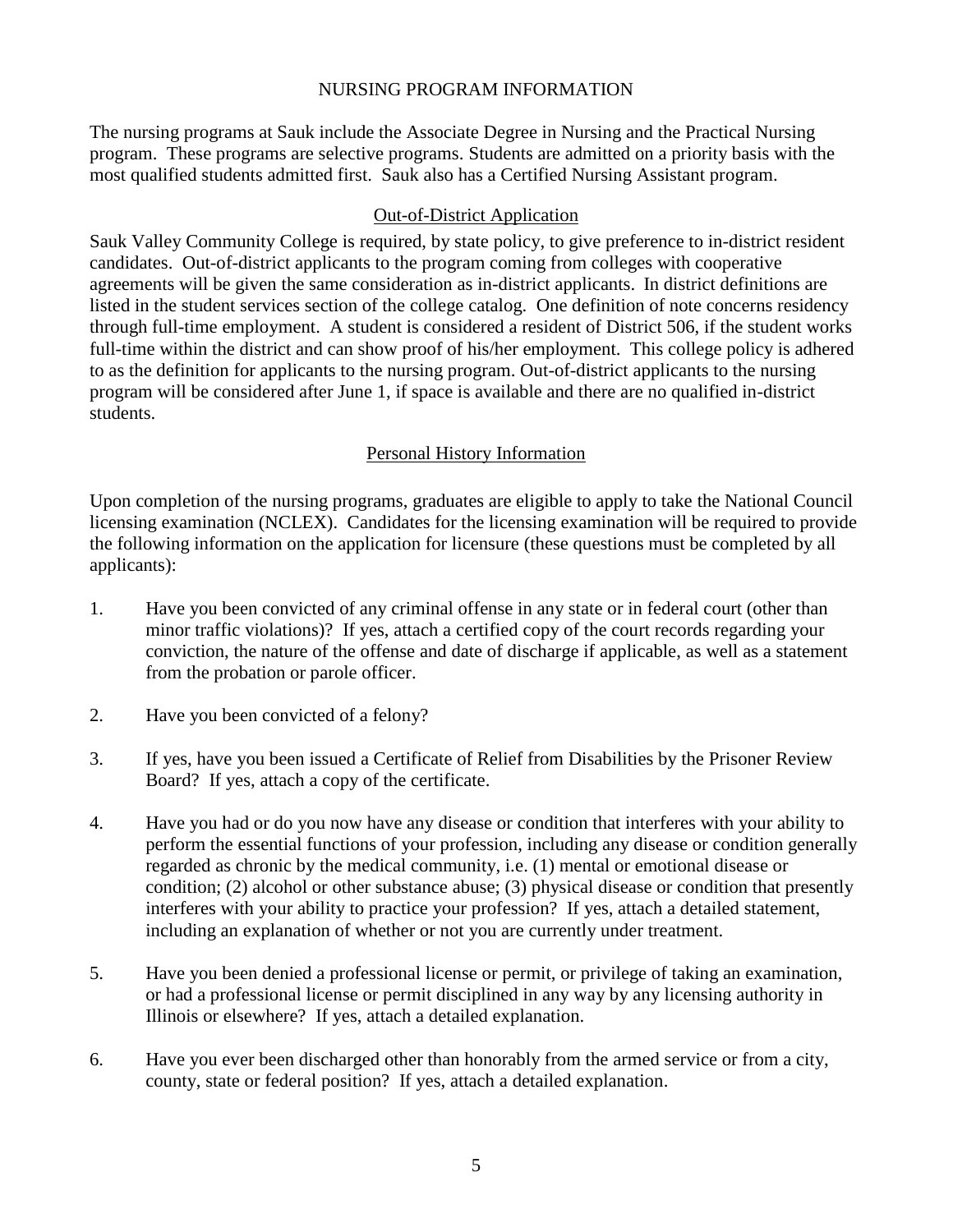December 2012: Illinois has made some changes on licensure approval especially concerning forcible felonies and sex offenders. A supporting document titled "Health Care Workers Charged with or Convicted of Criminal Acts (CCA) form will be required for Registered Nurses applications. "Illinois reviews each case on an individual basis. Make sure you include with your board exam application a letter of events in your own words along with copies of court documents showing that you are currently in compliance. Determination of licensure can only be made after an application for examination has been reviewed and if granted may require a probation period. For more details on **Section 1300.100 Refusal to Issue a Nurse License Based on Criminal History Record,** please go to the link:"

<http://www.ilga.gov/commission/jcar/admincode/068/068013000A01000R.html>

Rev. 5/13

CCA Form: Health Care Workers Charged with or Convicted of Criminal Acts is also required. You must respond to each of the following questions with this form.

- 1. Are you currently charged with or have you been convicted of a criminal act that requires registration under the Sex Offender Registration Act?
- 2. Are you currently charged with or have you been convicted of a criminal battery against any patient in the course of patient care or treatment, including any offense based on sexual conduct or sexual penetration?
- 3. Are you required, as part of a criminal sentence, to register under the Sex Offender Registration Act?
- 4. Are you currently charged with or have you been convicted of a forcible felony?

If YES to any of the above, attach a certified copy of the court records regarding your conviction, the nature of the offense and date of discharge, if applicable, as well as a statement from the probation or parole office.

Providing fraudulent information for the above may be grounds for refusal to issue the license and at the discretion of the Committee of Nursing and the Department of Professional Regulation, a review hearing may be required. The Committee will not conduct this hearing until the individual has completed the required approved nursing program in an approved school and has completed the necessary application forms for licensure required by the Department of Professional Regulation. The decision to allow an individual to take the examination for licensure rests with the Committee. As a rule of thumb if you have been fingerprinted for anything even if it was not a felony, prepare a letter of events in your own words along with court documents verifying you are currently in compliance.

Effective April 2013: IDFPR will offer you a "Non-Binding Advisory Opinion" if you have a FELONY conviction of any kind and have questions on whether you can be licensed. The form is found on the IDFPR web link [http://www.idfpr.com/Forms/F2035.pdf.](http://www.idfpr.com/Forms/F2035.pdf) It is to be completed and mailed, including support documents to:

> Illinois Department of Financial and Professional Regulation Division of Professional Regulation Office of the General Counsel 320 W. Washington  $-3<sup>rd</sup>$  Floor Springfield, IL 62786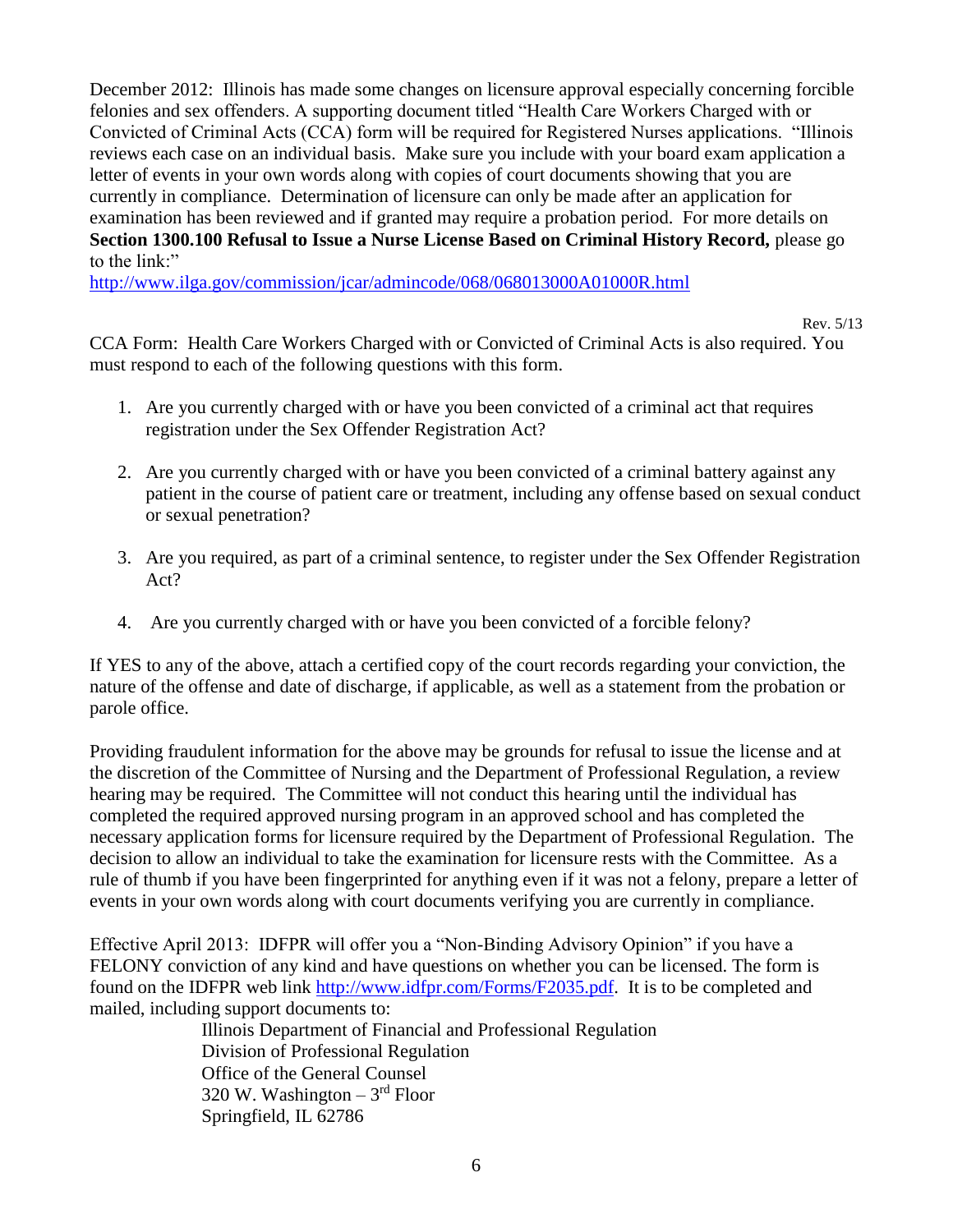Please note effective January 2017, previously barred health care workers and applicants with criminal convictions may once again become eligible for licensure in Illinois. Under a newly enacted law, the Illinois Department of Financial and Professional Regulation (IDFPR) has implemented a review process for impacted health care workers. This new law partially rescinds a 2011 law that automatically and permanently revoked or denied licensure for health care workers with certain felony convictions in their past.

Health care workers who qualify for review under the new law now have the opportunity to present information proving they have been rehabilitated from their conviction. Health care workers with certain felony convictions that have met the timing requirements under the new law may file a Petition for Review to determine whether their conviction is still a barrier to licensure. The new law sets forth the factors IDFPR may consider in determining whether a health care worker has been rehabilitated. Factors include, but are not limited to, the seriousness of the offense, prior disciplinary history, and voluntary remedial actions.

Health care workers who have been permanently revoked or denied licensure may immediately file a Petition for Review to prove rehabilitation. First-time applicants must submit an initial application for licensure prior to filing a Petition for Review. If a Petition for Review is granted, the conviction is no longer a barrier to licensure. The previously barred health care worker or first-time applicant must still meet all licensure requirements. This may include submitting licensing forms, fingerprinting, and proving competency to practice.

For more information on IDFPR and the [Petition for Review](http://www.idfpr.com/Renewals/apply/Forms/F2306.pdf) process, please visit our website at [www.idfpr.com.](http://www.idfpr.com/) There you will find answers to [Frequently Asked Questions \(FAQs\) a](http://www.idfpr.com/About/FAQ.asp)nd application information pertaining to each profession. If applicable, please feel free to share this information with your Association's members.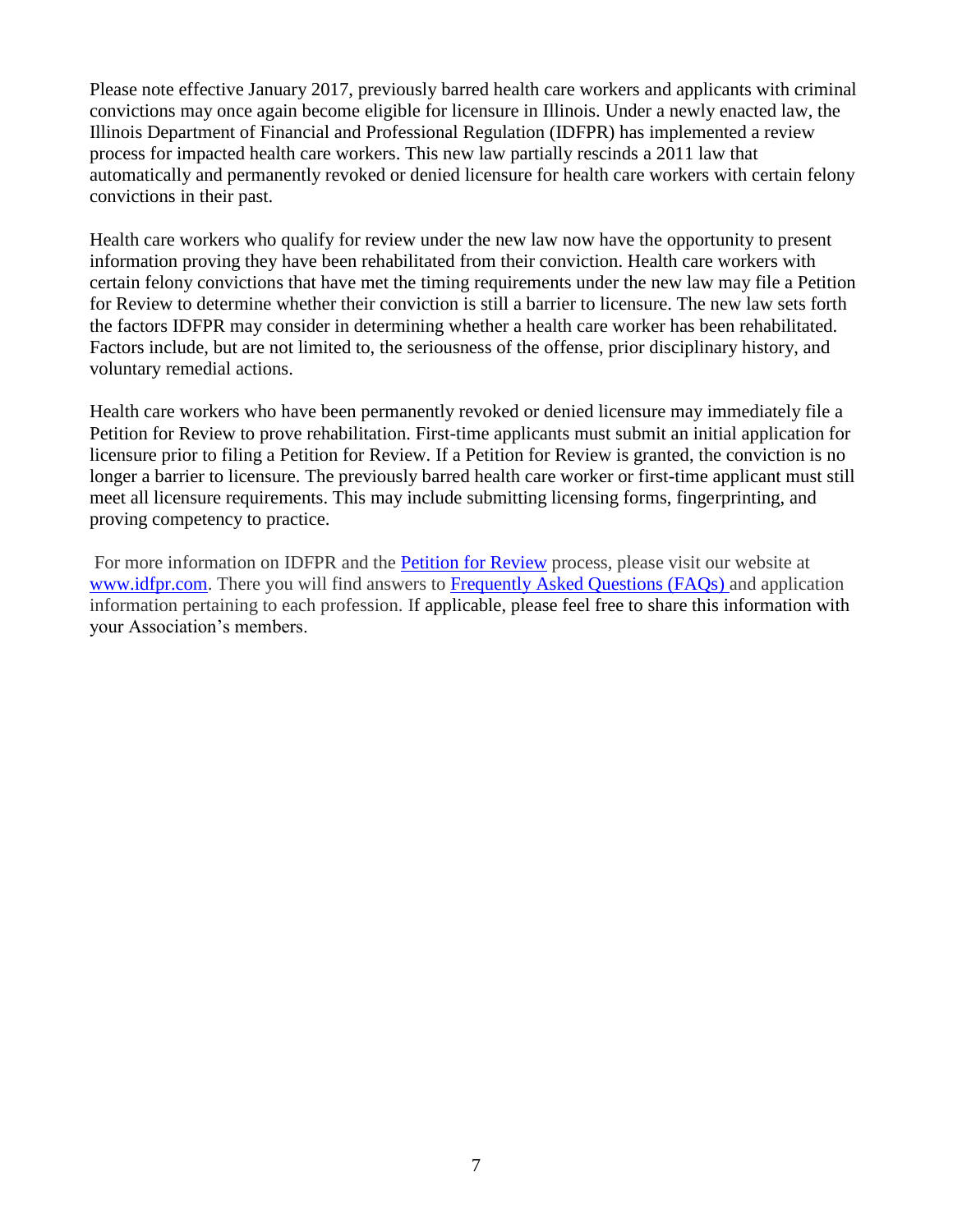### <span id="page-7-0"></span>Criminal Background Check

Sauk Valley Community College (SVCC's) Health Professions utilize local health care facilities for student learning. These facilities utilize background checks as a means to protect their clients/patients and have the right to extend the same standard as are set for health care facility employees in matters relating to the welfare of patients and the Standards of the Health Care Facility criteria to students. In the event that a student is denied a clinical practicum by a facility, alternatives for the student will be evaluated. In most cases, the student will be required to withdraw from the Health Professions Program.

Nursing program admission is provisional until all criminal background processes are completed. The student is responsible for fees associated with the criminal background investigation and providing the requested information to Castle Branch. The student will be required to sign a disclosure/release form. The criminal background check must be completed and approval granted by the facility, if applicable. Failure to do so will result in admission to the program being rescinded. Students who are absent for one semester will be required to be re-checked upon re-admission.

Students who are convicted of any criminal offense after program admission in any state or federal court (other than minor traffic violations) are responsible for reporting that conviction immediately to the Health Professions Department. Follow up with the clinical facilities will be completed and withdrawal from the program may be required.

Upon graduation, all individuals applying for initial licensure as a registered nurse or practical nurse in Illinois must submit to a criminal background check and provide evidence of live-scan fingerprint processing from a designated agent.

\*It is of note that both our local hospital employers do not allow facial piercings or ear gauges. We caution you before entry into the program that such adornments may well affect you being hired.

MA to LPN applicants referred from and currently working at CGH or KSB hospitals will complete a background check form but will not have the background check completed unless information from website searches reveal a concern.

### Nursing Program Grade Requirements

<span id="page-7-1"></span>A grade of "C" is the minimum passing grade for all major field requirements, social science, and physical/life science courses. A student in the nursing program must achieve a grade of "C" or better in major field courses to be promoted to the next semester/sequence of nursing courses as pre-requisites apply.

Successful completion of a nursing course requires a "C" in the classroom, clinical and skills testing components. A student who is not demonstrating expected performance standards in the classroom or clinical area will receive a failing grade for the course. Any student earning a failing grade in the first semester of the program must reapply for admission and will again be part of the competitive selection process.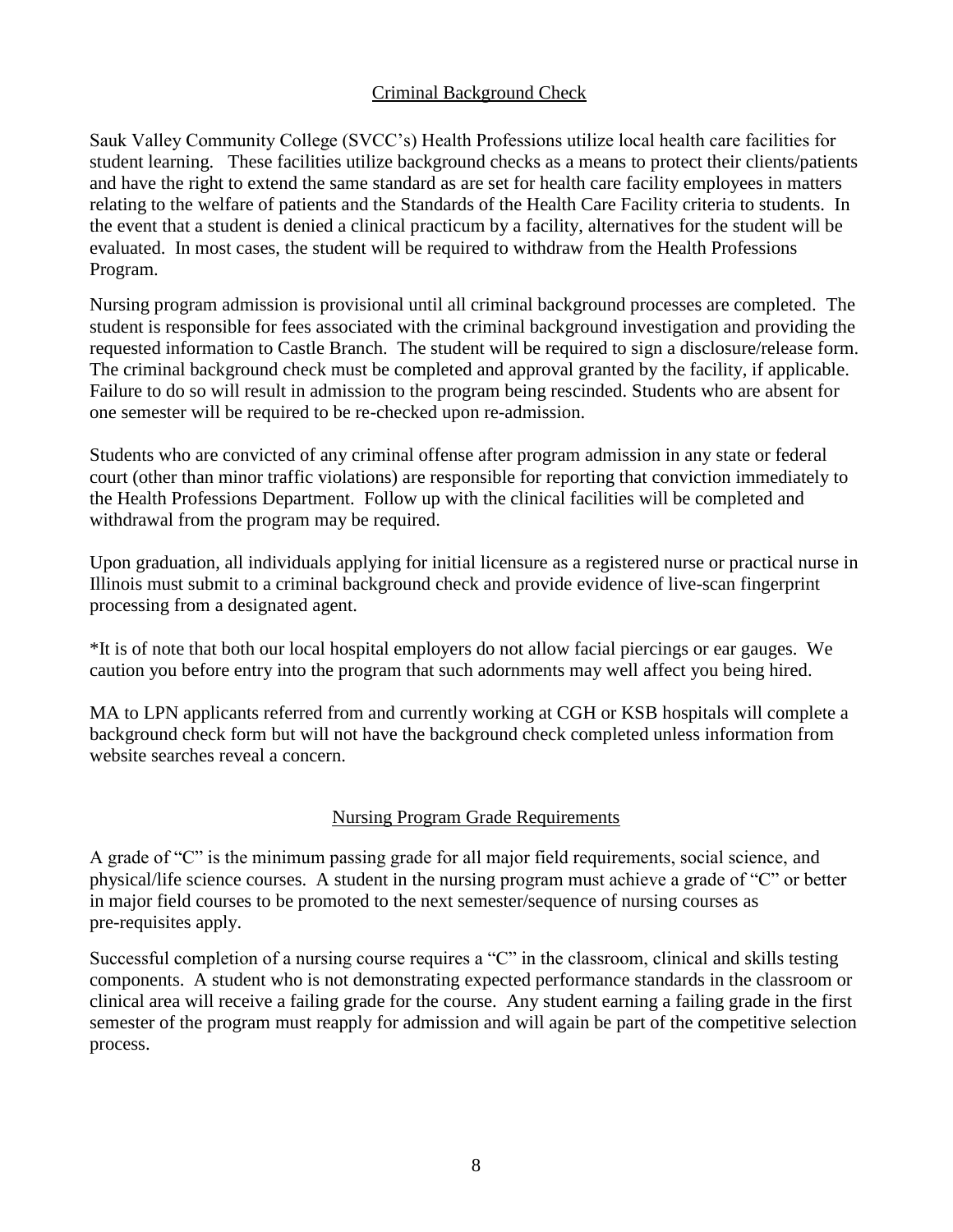#### Campus Security Report

<span id="page-8-0"></span>The campus security report is available on the College's Web Page at [www.svcc.edu](http://www.svcc.edu/) or in the Student Handbook that is available throughout the College.

#### Affirmative Action

Sauk Valley Community College is an equal opportunity employer and is committed to an effective policy of non-discrimination and equal opportunity in all employee and student relations. Except to the extent and subject to the exemptions as permitted by law, no qualified employee or student shall be excluded from the employment of educational opportunity, be denied benefits or be subjected to discrimination on the basis of differences in race, color, age, religion, national origin, ancestry, gender, sexual orientation (as that term is defined in the Illinois Human Rights Act), marital status, handicap, military status, or unfavorable discharge from military service classified as Re-3 or the equivalent thereof. (Complaints and inquiries related to this policy or any potential discriminatory concerns may be addressed to: Director of Human Resources, Sauk Valley Community College, 173 IL Route 2, Dixon, IL 61021, 815-288-5511.

### SVCC Foundation Scholarship Application

<span id="page-8-1"></span>Sauk Valley Community College Scholarship Program

Eligibility

Students attending Sauk Valley Community College, pursuing a certificate or degree, are eligible to apply for a scholarship offered by the Sauk Valley College Foundation. As the requirements vary for most scholarships offered, applicants must complete an application for each specific scholarship. To be considered for award, essay and additional documentation must be submitted by the deadline stated.

Scholarship Award The amount of each scholarship varies annually.

Deadline

The deadline for each scholarship varies. New scholarship opportunities are released at the first of the month, every month, as available. Information can be found at [https://www.svcc.edu/foundation/scholarships.](https://www.svcc.edu/foundation/scholarships)

Questions?

Visit: [SVCC Foundation Scholarships](https://www.svcc.edu/foundation/scholarships/index.html) at https://www.svcc.edu/foundation/scholarships/index.html Call: 815-835.6329

#### Best Funding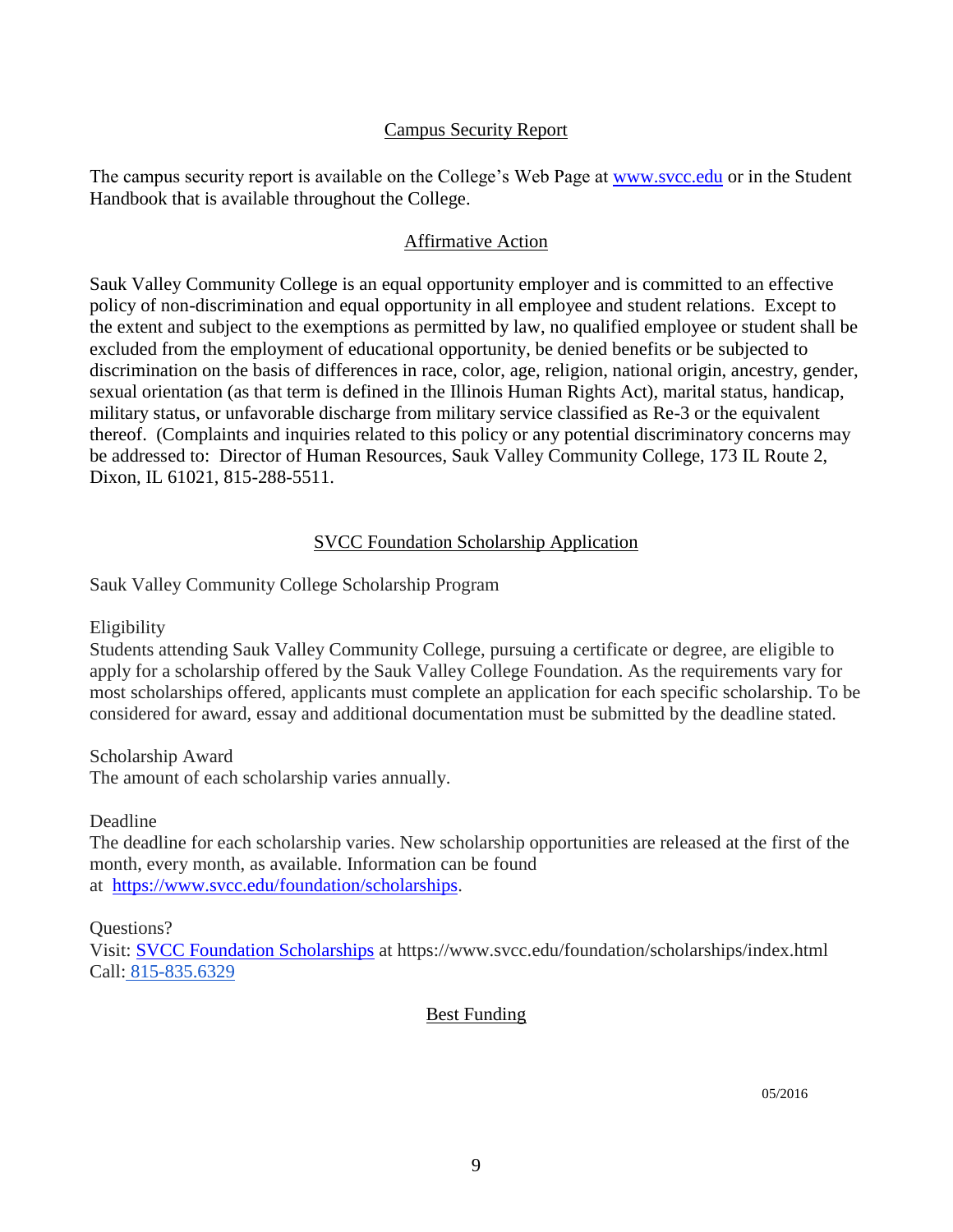# **Financial Assistance**

<span id="page-9-0"></span>Below are financial assistance polices and terms one should familiarize with through his or her degree program. If you have questions or need further clarification, please contact the Financial Assistance Office.

FAFSA – this online application should be completed annually. Completion of this application determines eligibility for federal and state grants, work-study, student loans and some scholarships. The application becomes available in October, every year, and should be completed as soon as possible to ensure the best opportunity to receive state grants (grants are funds that do not have to be repaid). **Maintaining Financial Aid Eligibility:**

PELL Grant Credit Hour Limits - Students must complete their degree or certificate within a maximum time frame measured by attempted credits equal to 150 percent of the number of credits required for their primary degree program.

| <b>Degree Program</b>           | <b>Credits</b><br><b>Required</b> | <b>Maximum</b><br>Credits* |
|---------------------------------|-----------------------------------|----------------------------|
| <b>LPN</b> Certificate          |                                   | 64                         |
| <b>ADN</b> Associate in Applied | 62                                | 93                         |
| Science                         |                                   |                            |

\*Exceeding the maximum credit limit will require an appeal to the Director of Financial Assistance to continue financial aid funding.

- o Dual enrollment, transfer credits, and remedial course are included in the attempted credit hour total.
- o If considering changing majors, it is recommended to consult with the Financial Assistance Office to ensure funds throughout your program.

Lifetime Pell Eligibility - The amount of Federal Pell Grant funds receivable over your lifetime is limited by federal law to the equivalence of six years of Pell Grant funding. Since the maximum amount of Pell Grant funding receivable each year is equal to 100%, the six-year equivalence is 600%. Two semesters at 12 or more credit hours equals 100% used.

Cumulative Grade Point Average (CGPA) - Failure to maintain a 2.0 semester and CGPA jeopardizes your ability to receive future financial assistance. If you are unable to maintain the required CGPA, you will be required to submit and an appeal to the Director of Financial Assistance. If your appeal is approved: you will be required to follow a strict academic plan, obtain a "C" or better in all courses, and will not be able to withdraw from a course after the 80% refund period.

o Remedial courses are factored into the CGPA that financial assistance must use. The SVCC Financial Assistance Office is the only party that will see this calculation.

Pace of Progression - A minimum 67% course completion ratio is required each semester and cumulatively. Failure to meet this standard can result in denial of future financial aid funding. Retaking a class – Financial Assistance cannot pay for the same class more than twice. If you withdraw from a class after the 80% refund period or fail a class, it counts an attempted class.

### **Student Loans:**

You must be maintaining financial aid eligibility as described above to receive a student loan. Outside Resources – If receiving funding from scholarships, BEST, AmeriCorps, etc., loan eligibility may be reduced. Outside resources must be factored into award packages. Please clarify with the Financial Assistance Office if you receive outside resources.

Loan Limits - There are federal limits on loan amounts that can be awarded each year and over the lifetime of your education. Visit the Financial Assistance Office for details on specific loan eligibility.

05/2016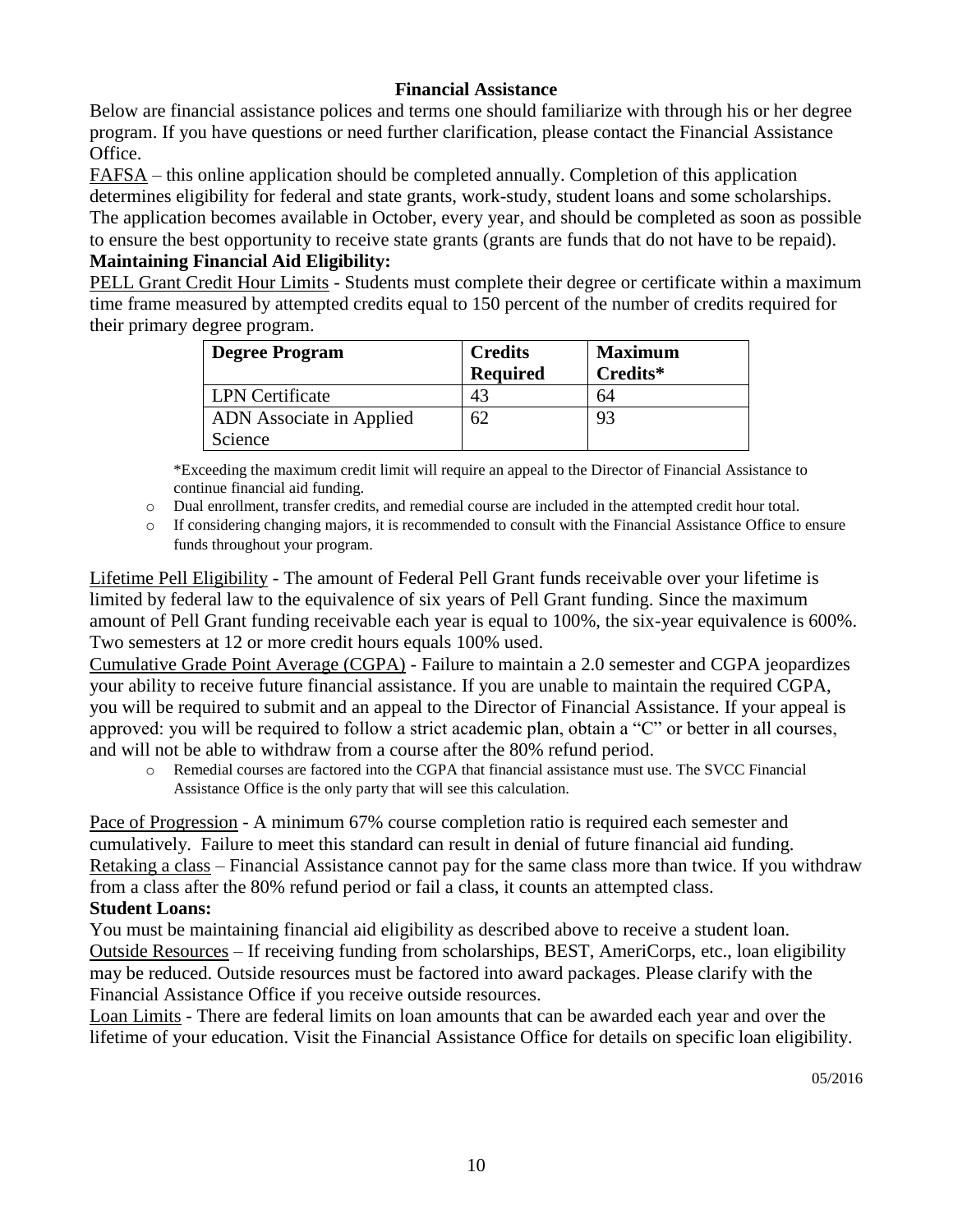# SAUK VALLEY COMMUNITY COLLEGE Physical Ability Standards Health Professions Programs

<span id="page-10-0"></span>The physical demands described here are representative of those that must be met by an employee to successfully perform the essential functions of this job. Exceptions may be made to these requirements based on the principle of reasonable accommodation.

- 1. Must be able to:
	- a. have full range of motion of body joints and fine motor movements of the hands in order to perform finite tasks using the hands.
	- b. constantly stand, walk, sit, lift, carry, push/pull, reach, handle, feel and talk or hear, taste or smell.
	- c. frequently balance and crouch.
	- d. frequently reach (i.e.  $34 66\%$  of the total working day,  $2\frac{2}{3} 5\frac{1}{2}$  hours).
	- e. occasionally stoop and kneel.
	- f. rarely climb (i.e.  $1 5\%$  of the total working day,  $1 24$  minutes).
- 2. Must be able to:
	- a. constantly lift and/or move 35 pounds, 20 pounds and 10 pounds
	- b. frequently lift and/or move 50 pounds
	- c. rarely lift and/or move 75 pounds.
- 3. Must have the ability to carry objects weighing up to 50 pounds daily.
- 4. Must be able to:
	- a. use the English language to communicate effectively in a clear concise manner in order to be easily understood.
	- b. write in a legible and understandable manner.
- 5. Must be able to:
	- a. see and hear or use prosthetics that will enable these senses to function adequately to ensure that the requirements of the position can be fully met. Must be able to possess far vision acuity, near vision acuity, and peripheral vision on a constant basis.
- 6. Maintain composure when subjected to high stress levels.
- 7. Adapt effectively to environments with high tension to insure client safety.
- 8. Adapt to irregular working hours.
- 9. Respond quickly to emergency situations in an emotionally controlled manner.
- 10. Is subject to exposure to infectious waste, disease and conditions, including exposure to the HIVand Hepatitis B viruses.

#### RADIOLOGY STUDENTS ONLY

11. Wear lead protective devices for extended periods of time.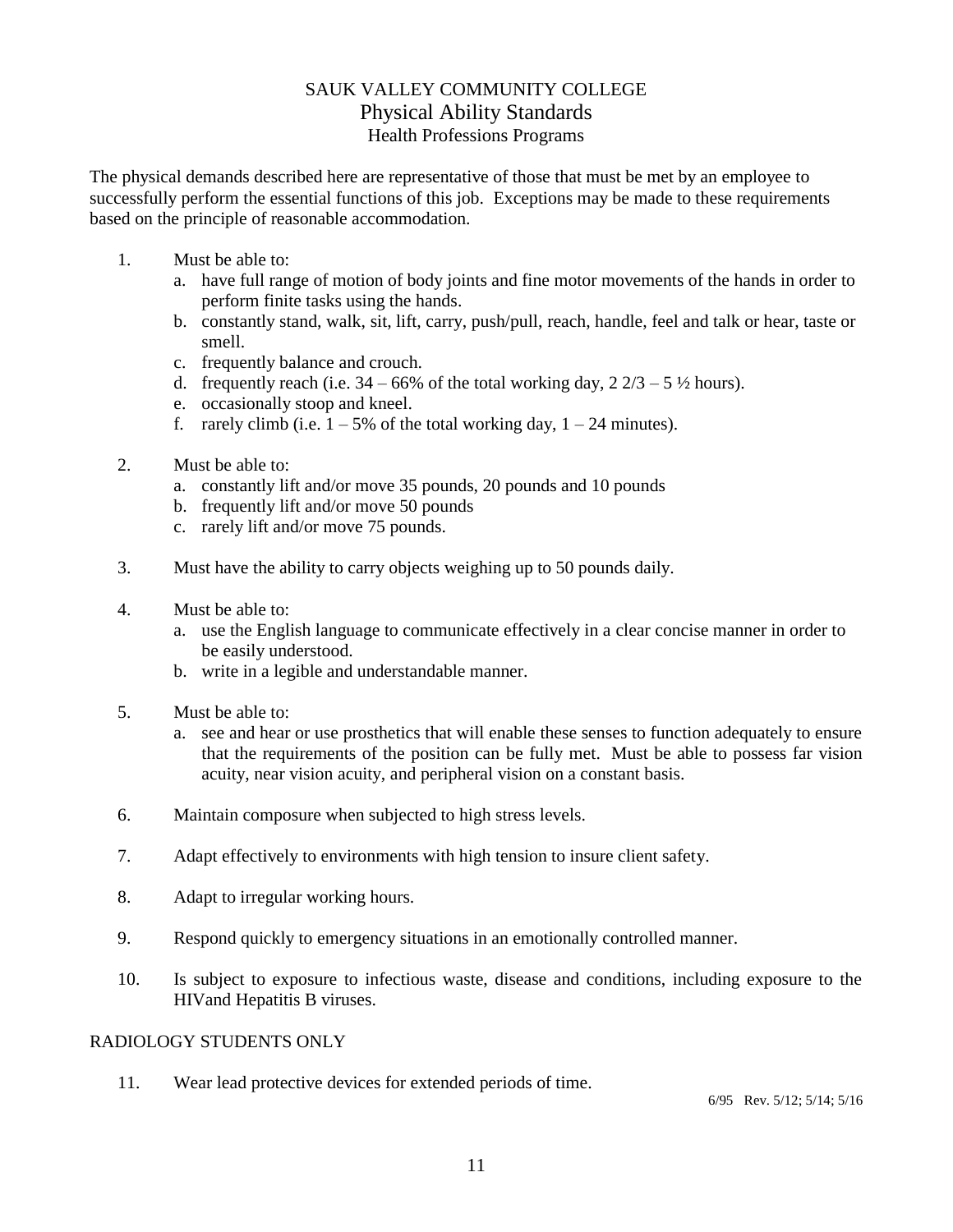# **GENERAL ADMISSION REQUIREMENTS FOR ALL NURSING PROGRAMS** (ADN, LPN, MA to LPN AND ADVANCED PLACEMENT)

<span id="page-11-0"></span>All students interested in any nursing program at SVCC must satisfy the following criteria:

- 1. Complete SVCC admission and placement process.
- 2. Attend **one** General Nursing Information Meeting. Advanced Placement and recommended MA to LPN applicants employed by CGH or KSB are exempt from this meeting.
- 3. Active CNA certificate on file with IDPH with verification of work history or documentation of successful completion of a state approved CNA program or VOC 121 within the last 2 years. CNA work history verification can be documented via tax records, payment stub, IDPH registry (if clinical updates are present) or a letter from the employer. (Advanced Placement students - LPN license is applicable for this requirement.)
- 4. Cumulative GPA of 2.5 or greater.
- 5. Fulfill English Language Arts requirement by meeting program specific criteria. (The highest-level point standard achieved will be utilized. Applicants are encouraged to complete higher-level ENG courses without risk to points earned.)
- 6. Fulfill Mathematics by meeting program specific admission criteria. (The highest-level point standard achieved will be utilized. Applicants are encouraged to complete higher-level math courses without risk to points earned.)
- 7. Schedule an appointment with the SVCC Health Careers Advisor to develop an Application and Progression plan. Academic plans completed in the FYE 101 (First Year Experience) or PSY 100 (orientation) are not acceptable. Progressions plans need to be completed with the most recent completed semester. For March 1 deadlines this is typically January through February, for the June 1 deadline it is the last two weeks in May once grades are posted.
- 8. File a current application form for the program of interest with the Office of Health Professions.
- 9. **Two** recommendation forms must be submitted to the Office of Health Professions before the designated deadline. MA to LPN students who have been referred from CGH or KSB are not required to meet this criteria. It is required that the recommendation form be from a professional source, i.e. employer, co-worker, supervisor, instructor, counselor. etc. Forms from family and/or friends will not be evaluated. You must make it clear that if they list you as a friend it will delay or **may deny** your application. All recommendation forms should be mailed directly from the writer for the purpose of anonymity to the following address: Sauk Valley Community College, Office of Health Professions, 173 IL Route 2, Dixon, IL 61021.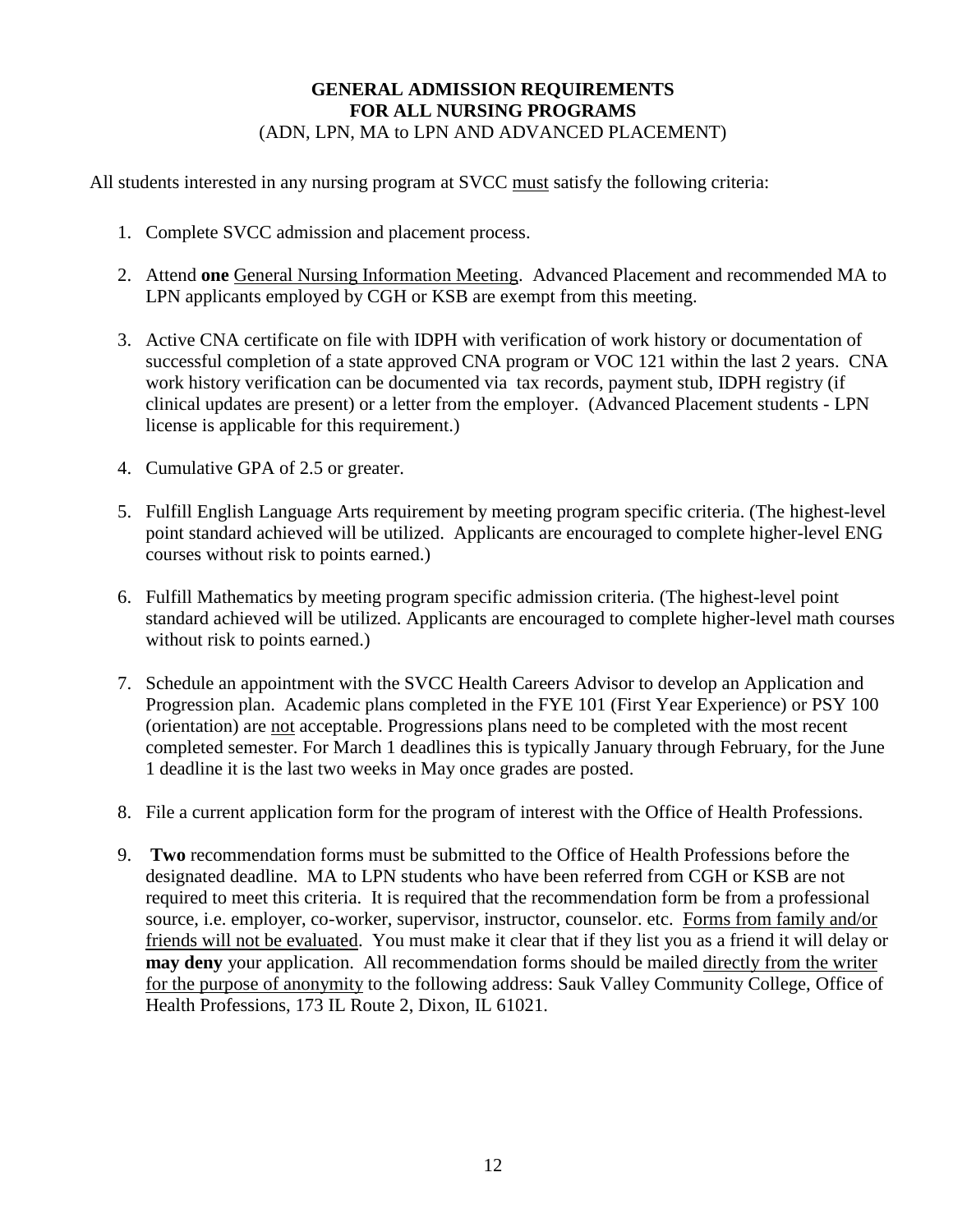#### Admission Procedure

<span id="page-12-0"></span>The general admission requirements and minimum Selection Requirements must be completed by March 1 of the year the applicant wishes to be admitted. A "point system" will be utilized to evaluate all qualified applicants. Once all eligible applicants have been evaluated and ranked, students will be admitted from the highest ranking to the lowest, until all spaces are filled. If there are more eligible candidates than there are spaces available, a waiting list will be developed. If the class is not filled, candidates meeting a second evaluation deadline of June 1 will be evaluated and ranked as spaces are available.

An MA to LPN cohort of 8 students will be offered each fall semester for students referred form CGH and KSB.

Students who have a CGPA below 2.5 do not qualify for admission. If a student has a CGPA below 2.5, he/she needs to see an academic advisor to discuss options prior to applying to the nursing programs.

Students, who were unsuccessful in the nursing fundamentals semester (NRS 108 or 140) must reapply for admission. The CGPA with nursing courses factored in will not be evaluated in these applications.

#### In all cases, the decision to admit an applicant rests with the Admissions Committee.

### Alternate Status

Four candidates each year will be assigned alternate status in the ADN and LPN programs. The alternates will meet all minimum criteria and attend program orientation in June, secure immunizations, physical exams, CPR, criminal background checks and uniforms in preparation for program admission as late as the first week of school. They will also attend the first two days of classes for the program.

Alternates will be assured admission to the program the subsequent academic year, if no openings occur within the first two days of classes of the year in which their alternate status was recognized. Minimum admission criteria must be maintained to assure admission in the subsequent academic year.

<span id="page-12-1"></span>Admitted students may choose to move to alternate status in the year they are admitted without penalty prior to the start of classes.

### Waiting List

If there are more eligible candidates than there are spaces available, a waiting list will be developed. Candidates who are not selected in the year of their initial application, but wish to be considered for screening the next year must reapply by filing out a re-application form with the Office of Health Professions and update their "Application and Progression Plan" with the Health Careers Advisor by March 1. The re-application form will be mailed in the month of January to the address listed on the prior application.

Recommendation forms received with the initial "Application" may be used for the second screening. Completed recommendation forms will not be used for any more than two application cycles.

Candidates who are reapplying must meet the admission criteria for that year.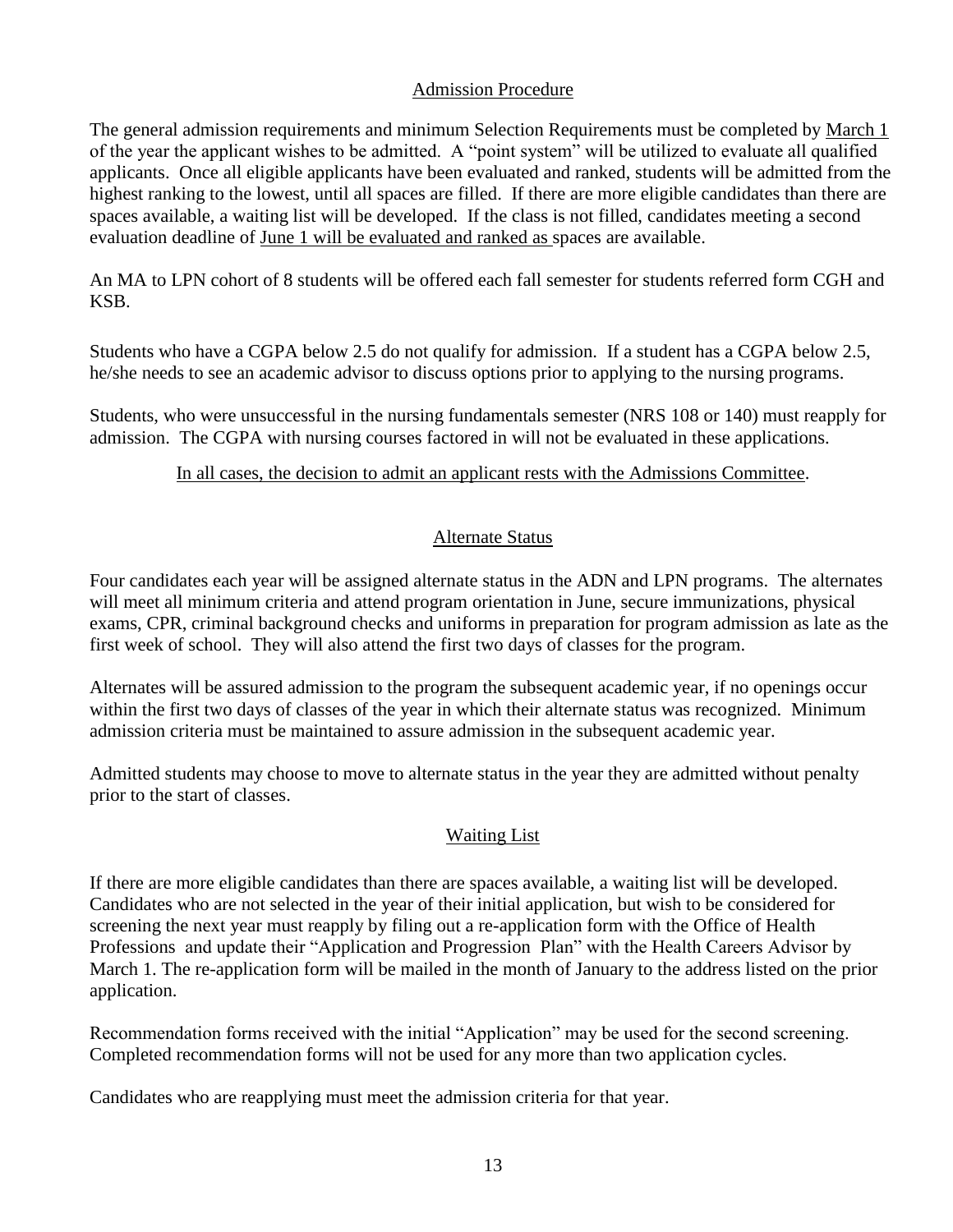# **ASSOCIATE DEGREE NURSING PROGRAM**

<span id="page-13-0"></span>The graduate of this program is eligible to take the National Council Licensure Examination (NCLEX) for Registered Nurses (RN). She/he will have acquired the skills needed to give patient care as an entry-level practitioner of professional nursing.

The number of students that can be admitted to the Associate Degree Nursing Program is limited. Therefore, a selection procedure is used to identify the candidates who are the most academically prepared.

#### Minimum Selection Requirements

<span id="page-13-1"></span>Before an applicant will be considered for admission to the ADN program, the following activities must be completed. Please note: High school coursework used to fulfill requirements must be completed within 5 years of application to the program (including re-application). This means the year the last course was completed not the high school graduation date.

- 1. Complete SVCC General Admission Requirements.
- 2. Active CNA certificate on file with IDPH, with verification of work history or documentation of successful completion of a state approved CNA program or VOC 121 within the last 2 years.
- 3. Assessment Technologies Inc. (ATI) test score print out for Test of Essential Academic Skills (TEAS).
	- TEAS score is valid for 3 years.
		- TEAS scoring will result in the following admission placement options **when all other admission criteria have also been met:**
			- 78% or greater composite score earns priority admission. Applicants in this category will secure admission first.
			- $\bullet$  70 77.9% composite score earns reserved admission. Applicants in this category will secure admission second if seats remain available.
			- Below 70% composite score earns general admission. Applicants in this category will secure admission third if seats remain available.
- 4. Satisfy all of the following academic criteria: ENG, MAT, CHE, BIO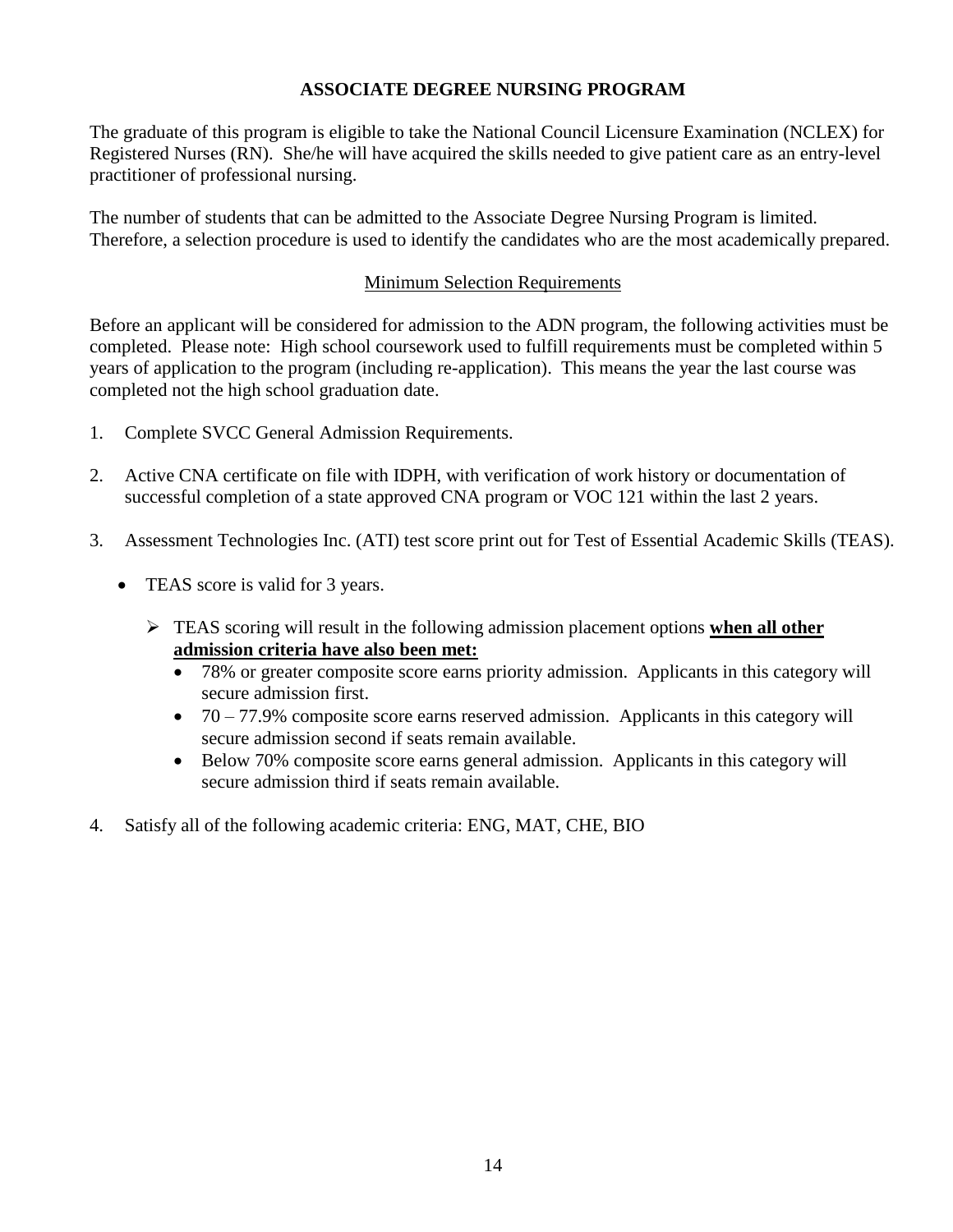# <span id="page-14-0"></span>**Admission Procedure**

ENGLISH LANGUAGE ARTS (ONE of the following criteria must be met. Applicants are encouraged to complete higher-level English courses without risk to admission being earned.)

- SVCC placement test/ ACT/SAT
- Satisfactory completion of ELA 099 or higher with a "C" or better.
- Completion of ENG 101 with a grade of "C" or higher

MATHEMATICS (ONE of these following criteria must be met. The highest-level point standard achieved will be utilized. Applicants are encouraged to complete higher-level math courses without risk to points earned.)

- Four semesters of high school algebra or MATH 3 with a "C" or better within the last five years of when the algebra course was taken.
- Satisfactory completion of MAT 081 or a higher-level math course with a grade of "C" or better at SVCC. (Note: MAT 106 does not meet this requirement).
- Grade of "C" or better in an equivalent course at another college/university.
- Placed into entry-level transferrable college level math (MAT 110/115; 121/240 or higher).

CHEMISTRY (ONE of these following criteria must be met.)

- Grade of "C" or better for two semesters (1 year) of high school chemistry within the last 5 years of when the chemistry was taken.
- Grade of "C" or better in CHE 103, CHE 102, or higher at SVCC. CHE 105 qualifies for higher points.
- Grade of "C" or better in an equivalent course at another college/university.

BIOLOGY (ONE of these following criteria must be met.)

- Grade of "C" or better for four semesters of high school biology within the last 5 years of when the biology was taken.
- Grade of "C" or better in BIO 105 or BIO 108 at SVCC. BIO 105 qualifies for higher points.
- Grade of "C" or better in an equivalent course at another college/university.

The biology department requires a student who has not had two years of high school biology within 5 years with a grade of "C" or better, to complete BIO 105 or BIO 108 prior to registering for BIO 109 and BIO 110. In addition, those candidates who did not complete high school chemistry with a grade of "C" or better within the last 5 years must complete CHE 103 prior to registering for BIO 109. It is highly recommended that associate degree nursing applicants complete high school algebra, biology and chemistry.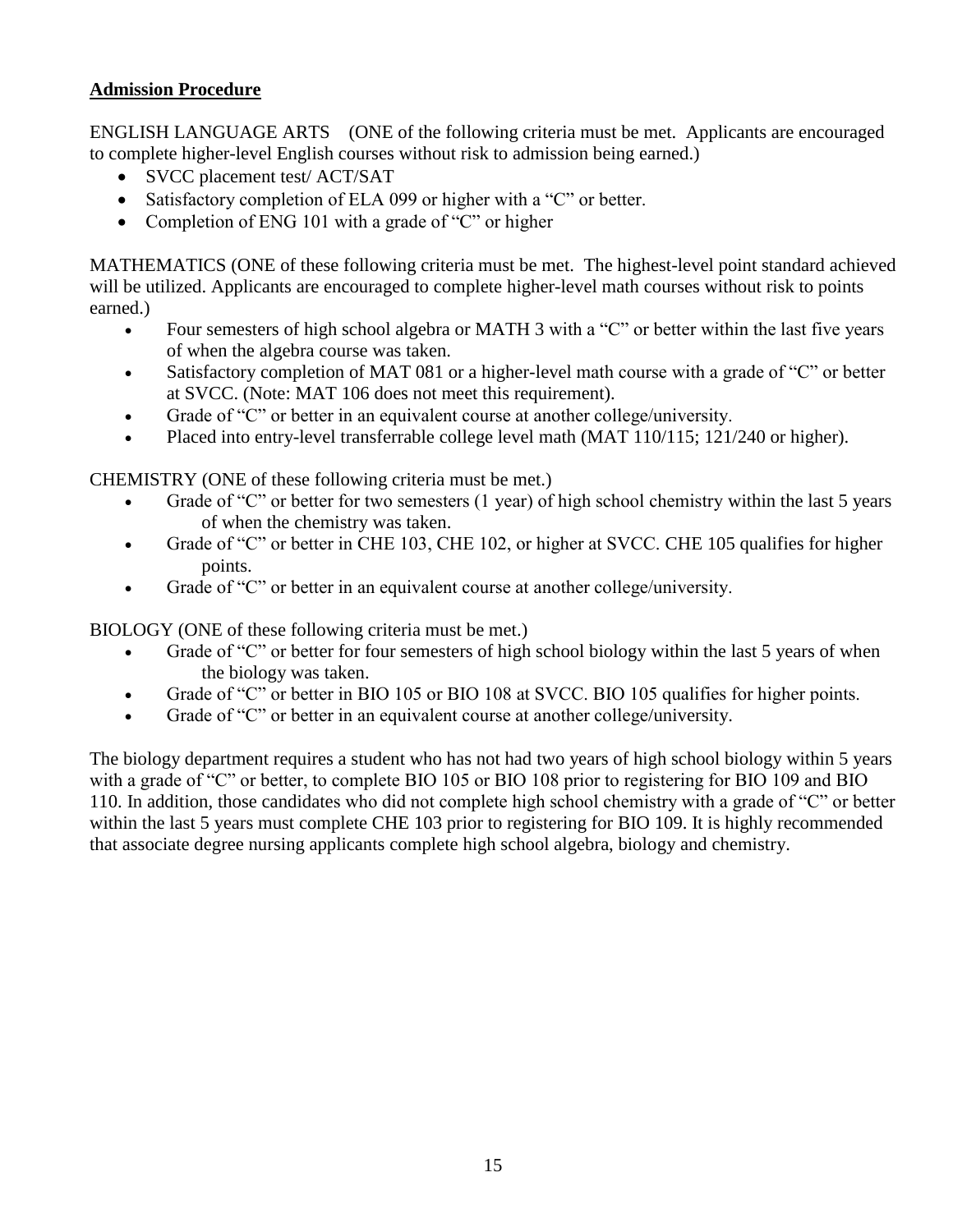# <span id="page-15-0"></span>**System for Candidate Evaluation**

A point and TEAS placement system will be utilized to evaluate all qualified applicants. Applicants will be awarded points and placement options for the following criteria:

# **ATI TEAS Testing**

- $\triangleright$  TEAS scoring will result in the following admission placement options, when all other admission criteria have been met:
	- 78% or greater composite score earns priority admission
	- $\blacksquare$  70 77.9% composite score earns reserved admission
	- Below 70% composite score earns general admission

The grades point system will be used for all ATI admission levels if there are more applicants than seats available (see below):

- $\triangleright$  Grades received in the courses required for admission or for program completion
- $\triangleright$  Two recommendation forms
- $\triangleright$  Bonus points are awarded for:
	- 1) BIO 109 and 110
	- 2) BSN completion courses
	- 3) Waiting List re-applicants

# <span id="page-15-1"></span>**Required Academic Admission Requirements**

The following system will be implemented in the required areas of Math (MAT 081), Chemistry (CHE 102/103) and Biology (BIO 108) and accepted High School coursework. NOTE: Grades received in college courses will override high school courses. Applicants are encouraged to complete higher-level math and ELA courses without risk to points earned. The highest points earned will be awarded for math and ELA.

```
A = 4 points B = 3 points C = 2 points
```
Based on ACT/SAT or SVCC placement scores, you will be awarded points for the following course placements. Placement scores for course placement are valid for 3 years.

| <b>Placed into:</b>    | Points: |
|------------------------|---------|
| MAT 110, 115, 121, 240 |         |
| MAT 122, 203, 220, 221 |         |

Example: A student with "A's" in all three areas will have 12 points; a student with an "A" and two "B's" will have 10 points, etc. If a prerequisite was taken in both high school and college, the college grade will be used. If a high school course is two semesters, the semester grades will be averaged; e.g. one semester of chemistry with an "A", one with a "B" would yield 3.5 points for the chemistry score.

For BIO 105 and higher-level chemistry, math (excluding MAT 106) and ELA courses, applicants will be awarded points according to the following scale:

 $A = 5$  points  $B = 4$  points  $C = 3$  points

Applicants are encouraged to complete higher-level math and ELA courses without risk to points earned. The highest-level point standard achieved within the passing standard of a "C" or better will be utilized.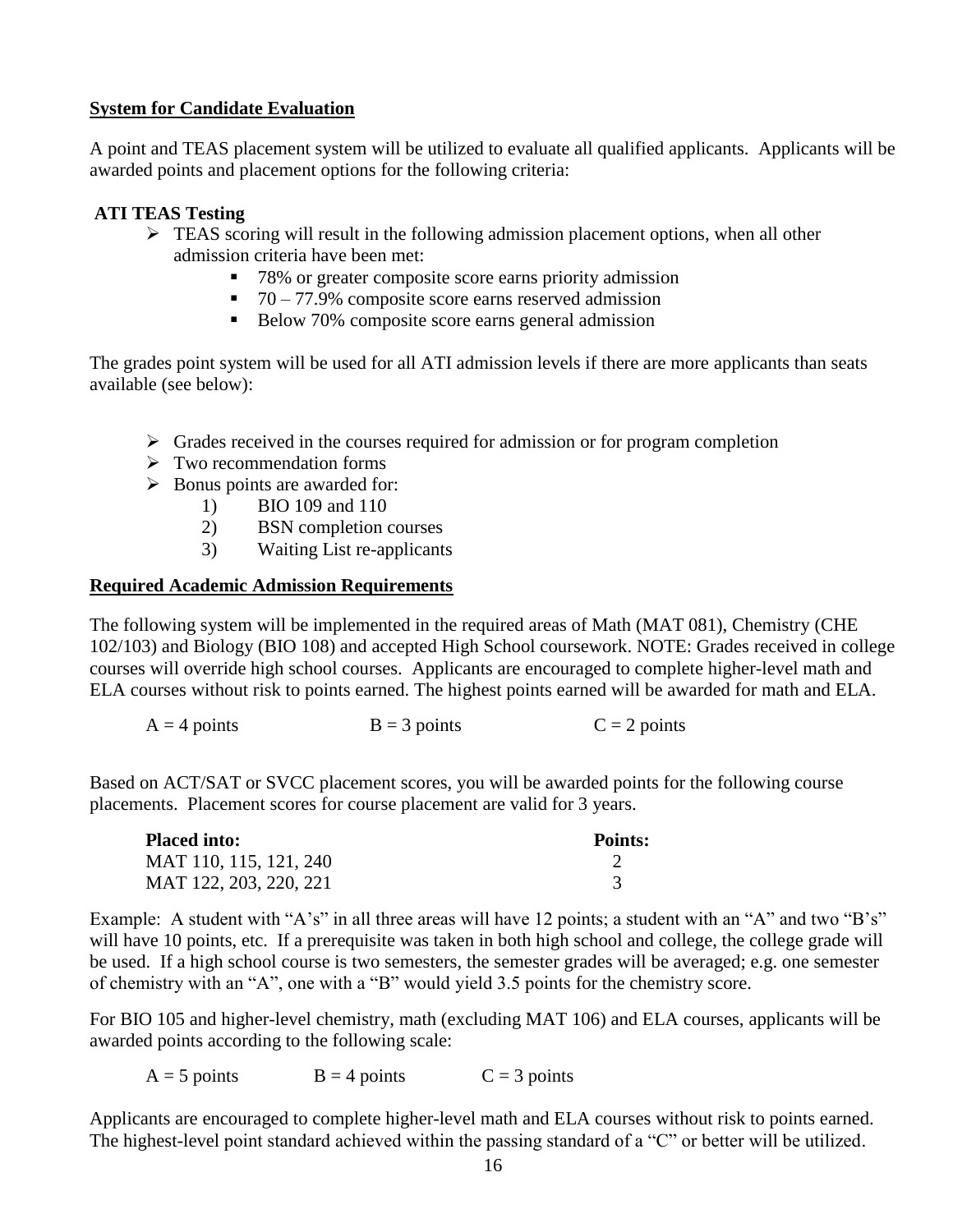**Recommendation forms will be evaluated**. Applicants may receive up to five (5) points for positive recommendations.

### **Bonus Points**:

BIO 109 and BIO 110 **are not** required to be completed prior to application to the program. The students who choose to complete BIO 109 and BIO 110 prior to entering into the nursing program will be awarded additional points for each of these courses completed with a "C" or better by the application date using the 4 point scale above. We encourage all students to submit their application at the earliest deadline date possible.

Points for BSN completion courses completed with a "C" or better will receive one point per class/grade. Class options for additional points are: MAT 240, CHE 105, BIO 111, PED 115, ENG 103, COM 131, PSY 200 and SOC 111.

**Two** bonus points will be awarded to those qualified applicants that have met the March 1<sup>st</sup> deadline date the previous year and were placed on the "waiting list".

**One** bonus point will be awarded to those qualified applicants that have met the June 1<sup>st</sup> deadline the previous year and were placed on the "waiting list".

<span id="page-16-0"></span>Reapplication will secure no more than two bonus points at any time.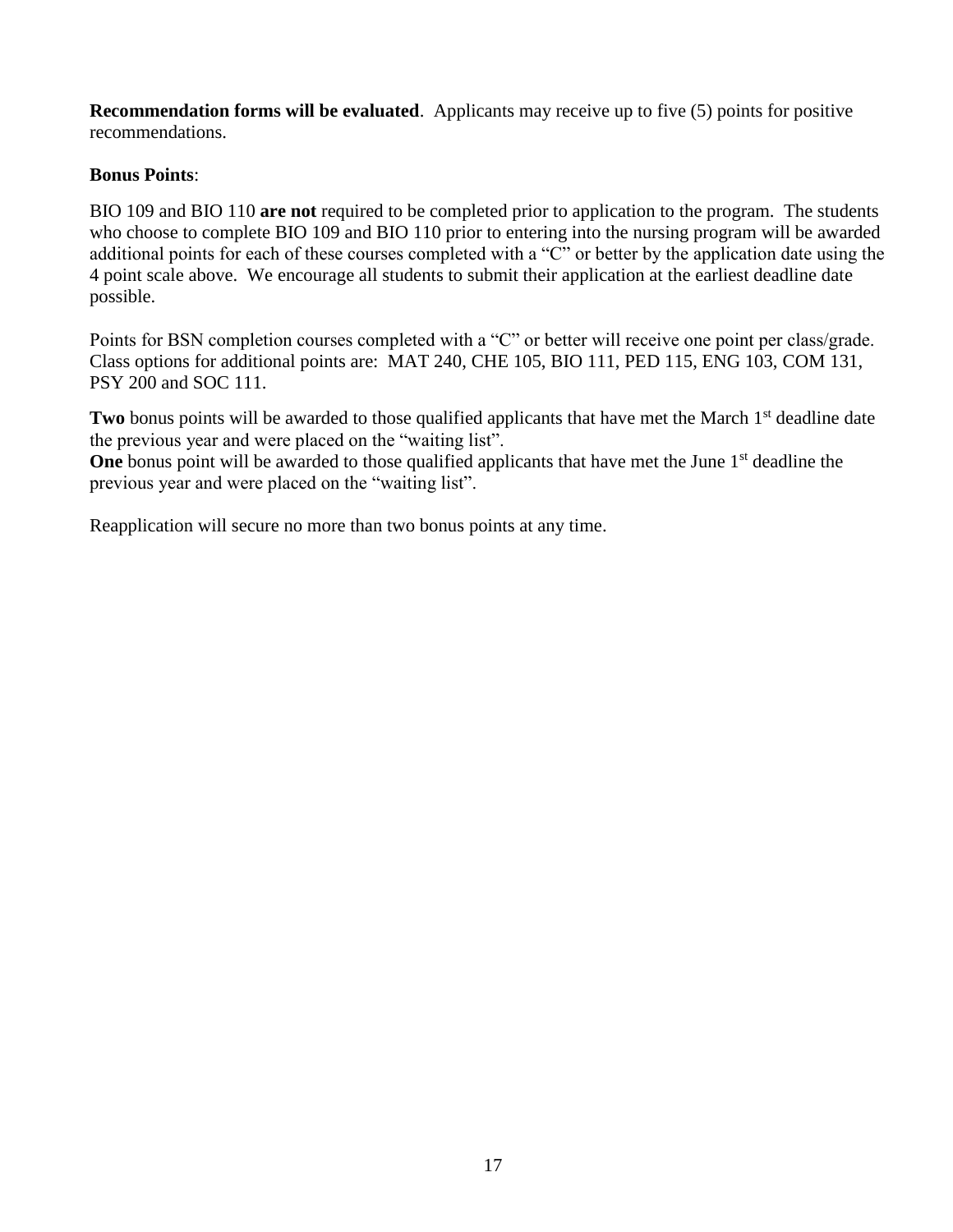# *Associate Degree Summary of Degree Requirements*

|                                                                                   | Sem/H                        |                                     |              |
|-----------------------------------------------------------------------------------|------------------------------|-------------------------------------|--------------|
| Major Field                                                                       | $\underline{r}\underline{s}$ | Gen. Ed. Requirements               | Sem/Hrs      |
| NRS 140 Fundamentals of Nursing<br>Practice<br><b>NRS</b> 141<br>Pharmacology for | 9                            | <b>First Year Experience</b>        | $\mathbf{1}$ |
| <b>Nursing</b>                                                                    | $\overline{2}$               | Communication (ENG 101 required)    | 3            |
| NRS 142 Med/Surg Nrs. I                                                           | 9                            | Social Science (PSY 103 req)        | 3            |
| NRS 243 Advanced Med/Surg                                                         | 8                            | *Humanities (PHL 101 req)           | 3            |
| NRS 244 Pediatric Nursing                                                         | 2.5                          | Natural Science (BIO 109 & 110 req) | 8            |
| NRS 245 Reproductive Health<br>NRS 246 Psychiatric/Mental                         | 3.5                          | Total Gen. Ed.                      | 18           |
| <b>Health Nursing</b>                                                             | 4                            |                                     |              |
| NRS 247 Transition into Practice<br>Capstone                                      | 6                            |                                     |              |
| <b>Total Major Field</b>                                                          | 44                           |                                     |              |
| <b>Total hours required for AAS</b>                                               |                              |                                     |              |
| Degree:                                                                           | 62                           |                                     |              |

The NRS courses are organized to be completed in a two-year sequence. However, provisions are made for those students who need to distribute the general education courses over a longer period of time.

MAT 240, CHE 103 or 105, BIO 111, PED 115, ENG 103, COM 131,PSY 200 and SOC 111 are recommended for those intending to continue their education toward a baccalaureate degree in nursing. Refer to your transfer institution for specific requirements.

.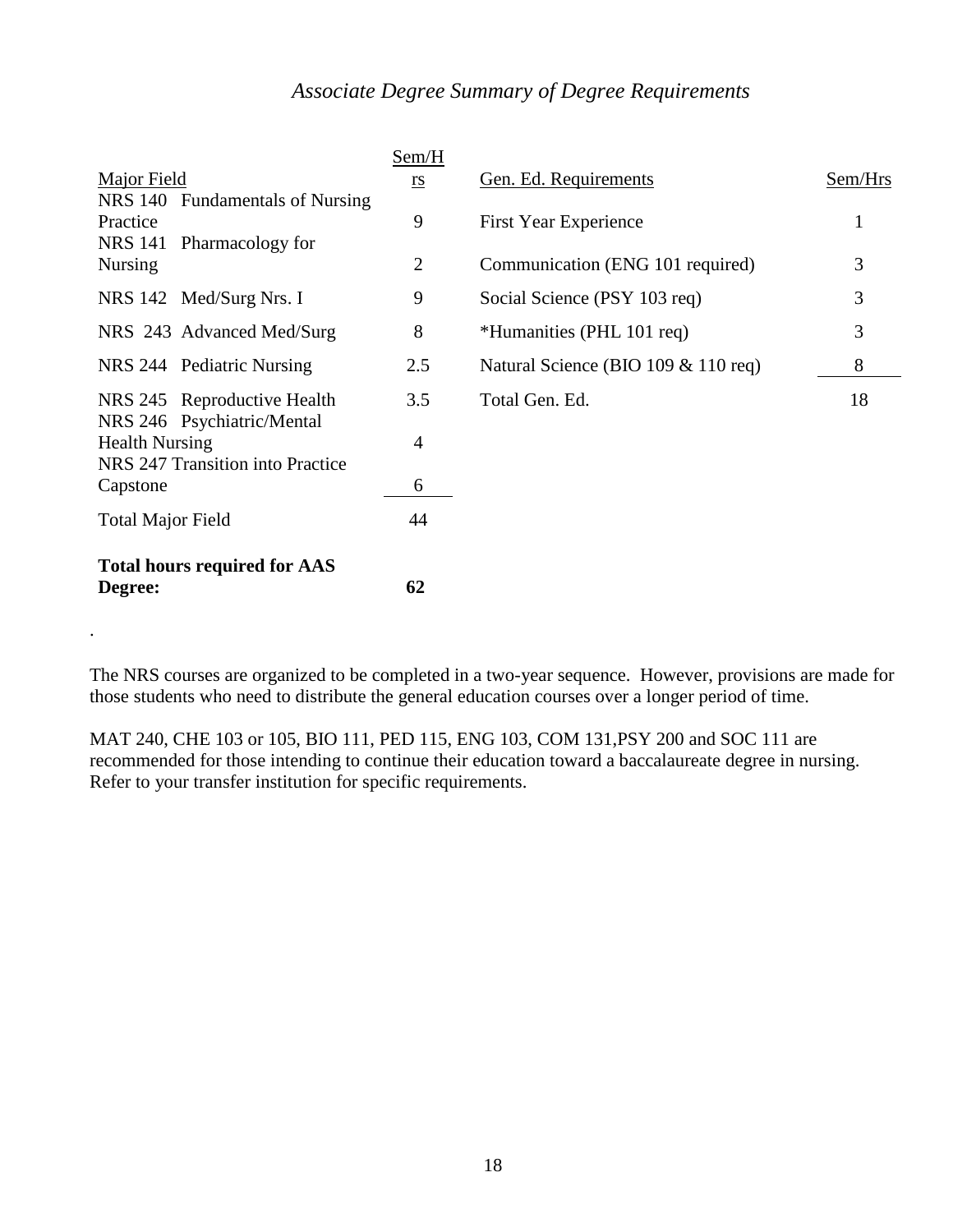# **LICENSED PRACTICAL NURSING PROGRAM**

<span id="page-18-0"></span>The graduate of this program is eligible to take the National Council Licensure Examination (NCLEX) for Practical Nurses (PN). She/he will have acquired the skills needed to give bedside care to patients in a variety of health care settings.

The student may choose to complete this program in a one or two year sequence. Information about the program's curriculum is described in the SVCC catalog.

<span id="page-18-1"></span>The number of students that can be admitted to the Practical Nursing Program is limited. Therefore, a selection procedure is used to identify the candidates who are the most academically prepared.

### Minimum Selection Requirements

Before the applicant will be considered for admission to the Practical Nursing Program, the following activities must be completed:

- 1. Complete SVCC General Admission Requirements.
- 2. Active CNA certificate on file with IDPH, with verification of work history or documentation of successful completion of a state approved CNA program or VOC 121 within the last 2 years
- 3. Test of Essential Academic Skills (TEAS) printed test results. MA to LPN applicants referred by CGH or KSB do not need to complete the TEAS for application.
- 4. Satisfy all the following academic requirements:
	- **English Language Arts**: One of the following criteria must be met.
	- SVCC placement test or ACT/SAT appropriate scores. Applicants are encouraged to complete higher-level ENG courses without risk to points earned. The highest level points achieved within the passing standard of a "C" or better will be used.
	- Completed ELA 099 (formally ENG 099) or higher level English course with a grade of "C" or better.
	- Completed an equivalent English course at another college or university with a grade of "C" or better.
	- **Math Proficiency:** ONE of these following criteria must be met. Applicants are encouraged to complete higher level math courses without risk to points earned. The highest level points achieved within the passing standard of a "C" or better will be used.
	- Placed into intermediate algebra (MAT 080, 081, 106) or higher using SVCC placement or ACT/SAT/ALEKS score.
	- Two semesters of high school algebra or MATH 1 with a "C" or better within the last five years of when the algebra course was taken.
	- Completed beginning algebra (MAT 074 or 075) or higher level with grade "C" or better. Applicants are encouraged to complete higher level math courses without risk to points earned. The highest level points achieved within the passing standard of a "C" or better will be used.
	- Completed an equivalent course at another college or university with a grade of "C" or higher
- 5. Cumulative GPA of 2.5 or above.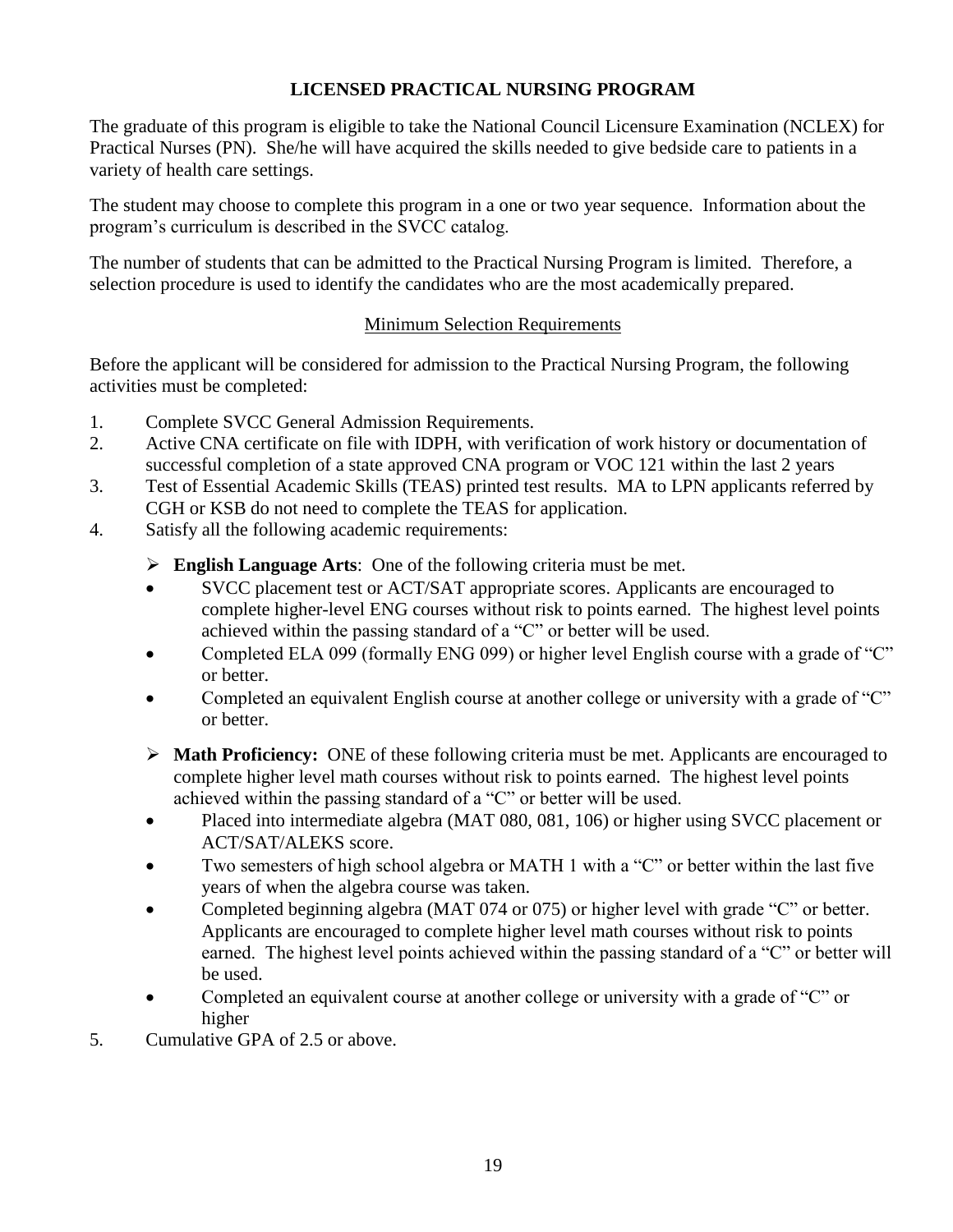# Point System for Candidate Evaluation

A "point system" will be utilized to evaluate all qualified applicants. Applicants will be awarded points for the following criteria:

- 1. Scores or grades in the academic areas required for admission
- 2. TEAS test results
- 3. Recommendation forms
- 4. Bonus points are awarded for
	- a. BIO 108
	- b. Waiting List re-applicants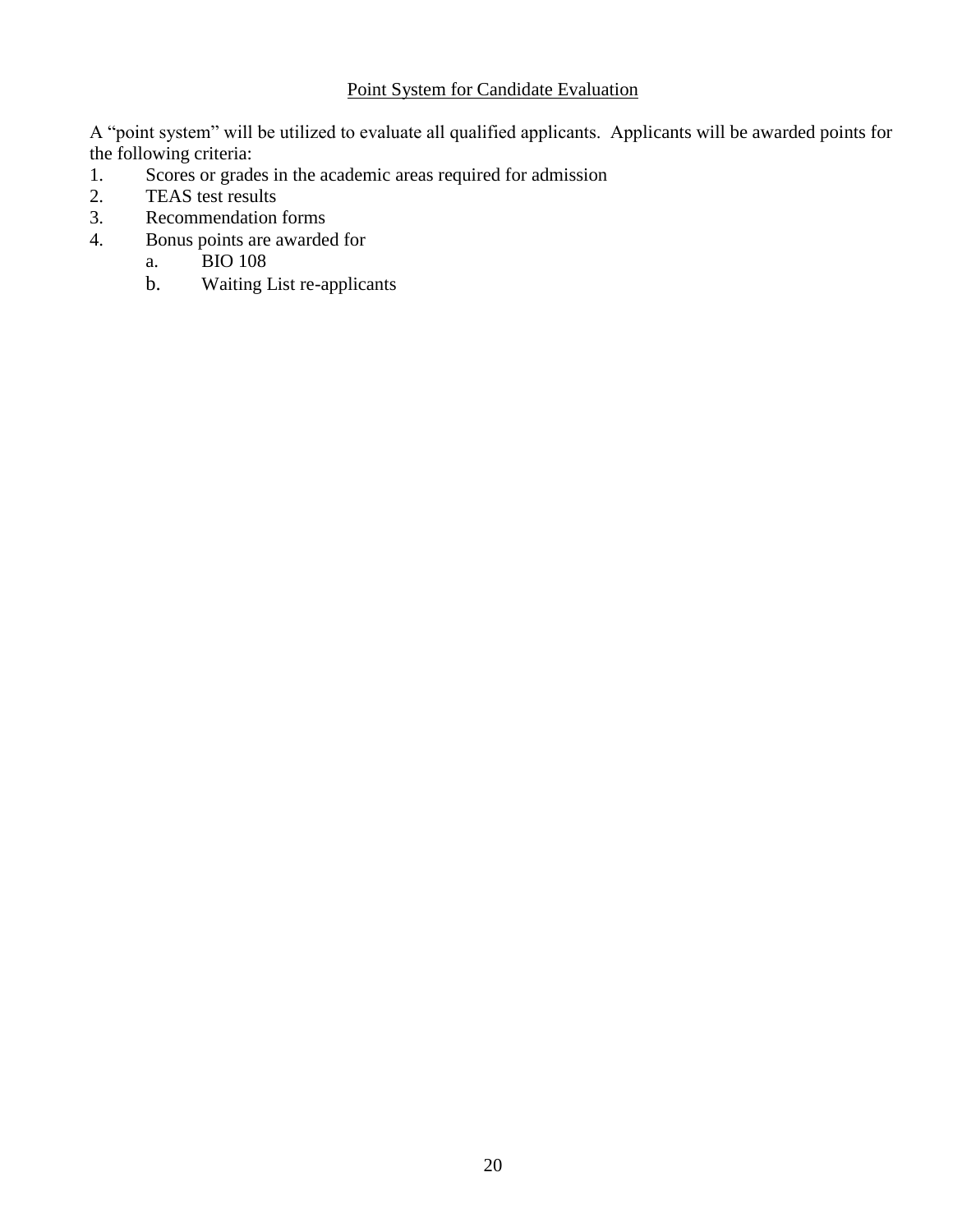#### Academic Admission Requirements

<span id="page-20-0"></span>**1.** The following point system will be utilized to evaluate all qualified applicants. Applicants will be awarded point for the following criteria. Placement scores for course enrollment are valid for 3 years.

| <b>Placed into:</b>    | <b>Points</b> | <b>MAT 074/075</b> | <b>MAT 080 or higher</b> |
|------------------------|---------------|--------------------|--------------------------|
| MAT 080, 081, 106      |               | $A=4$ Points       | $A=5$ Points             |
| MAT 110, 115, 121, 240 | $\mathcal{R}$ | $B=3$ Points       | $B=4$ Points             |
| MAT 122, 203, 220, 221 | $\Delta$      | $C=2$ Points       | $C=3$ Points             |

**Math Placement Scores Math Grades Math Grades** 

# **Writing Scores or Grades**

| ACT          |        | ELA(ENG099) |        | <b>ENG 101</b> |        | SAT          |               |              | E-Write       | <b>Accuplacer</b> |               |
|--------------|--------|-------------|--------|----------------|--------|--------------|---------------|--------------|---------------|-------------------|---------------|
| <b>Score</b> | points | Grade       | points | Grade          | points | <b>Score</b> | <b>Points</b> | <b>Score</b> | <b>Points</b> | <b>Score</b>      | <b>Points</b> |
| $30 - 36$    |        |             |        |                | 4      | 621-800      | 4             | 11-12        |               |                   |               |
| 25-29        |        |             |        | В              |        | 520-620      |               | 09-10        |               | $6 - 7$           |               |
| $20 - 24$    |        |             |        |                |        | 481-519      |               | 08           |               |                   |               |

\* For higher-level courses in writing and math, applicants will be awarded points according to the following scale:

| $A = 5$ points | $B = 4$ points | $C = 3$ points |
|----------------|----------------|----------------|
|                |                |                |

Example: A student who has an SVCC ENG 101 grade of B and places into MAT 122, 203, 220, or 221 would receive 8 points, a student with an "A" in ENG 101 and an "A" in MAT 074 would receive 9 points.

Point system is based on the new placement scores for the current academic school year.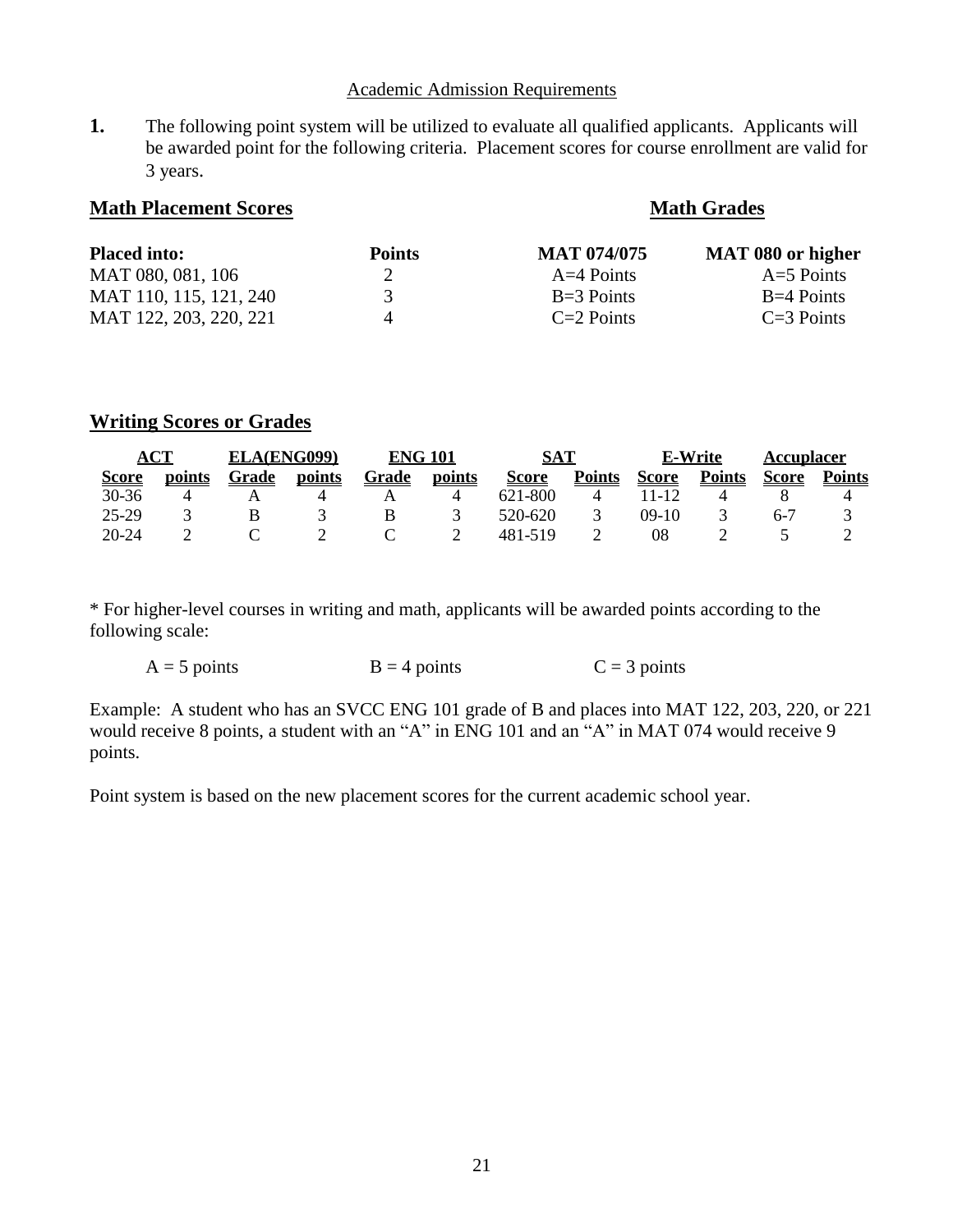# **2. ATI TEAS Testing**

- Points will be awarded according to your TEAS total score as follows:
	- $\geq 58.7$  or greater 2 points
	- $> 58.6 41.3 % 1 point$
	- $\geq 41.2$  % or less 0 points
- **3. Recommendation forms will be evaluated**. Applicants may receive up to five (5) points for positive recommendations.

#### **4. Bonus Points:**

BIO 108 **is not** required to be completed prior to application to the program. The students who choose to complete BIO 108 prior to entering into the nursing program, will be awarded additional points using the 4 point scale above We encourage all students to submit their application at the earliest deadline date possible.

BIO 109 and 110 will also meet the science requirements in lieu of BIO 108. Grades in these two courses will be averaged for awarded points using the 5-point scale.

**Two** bonus points will be awarded to those qualified applicants that have met the March 1<sup>st</sup> deadline date the previous year and were placed on the "waiting list".

**One** bonus point will be awarded to those qualified applicants that have met the June 1<sup>st</sup> deadline the previous year and were placed on the "waiting list".

Reapplication will secure no more than two bonus points at any time.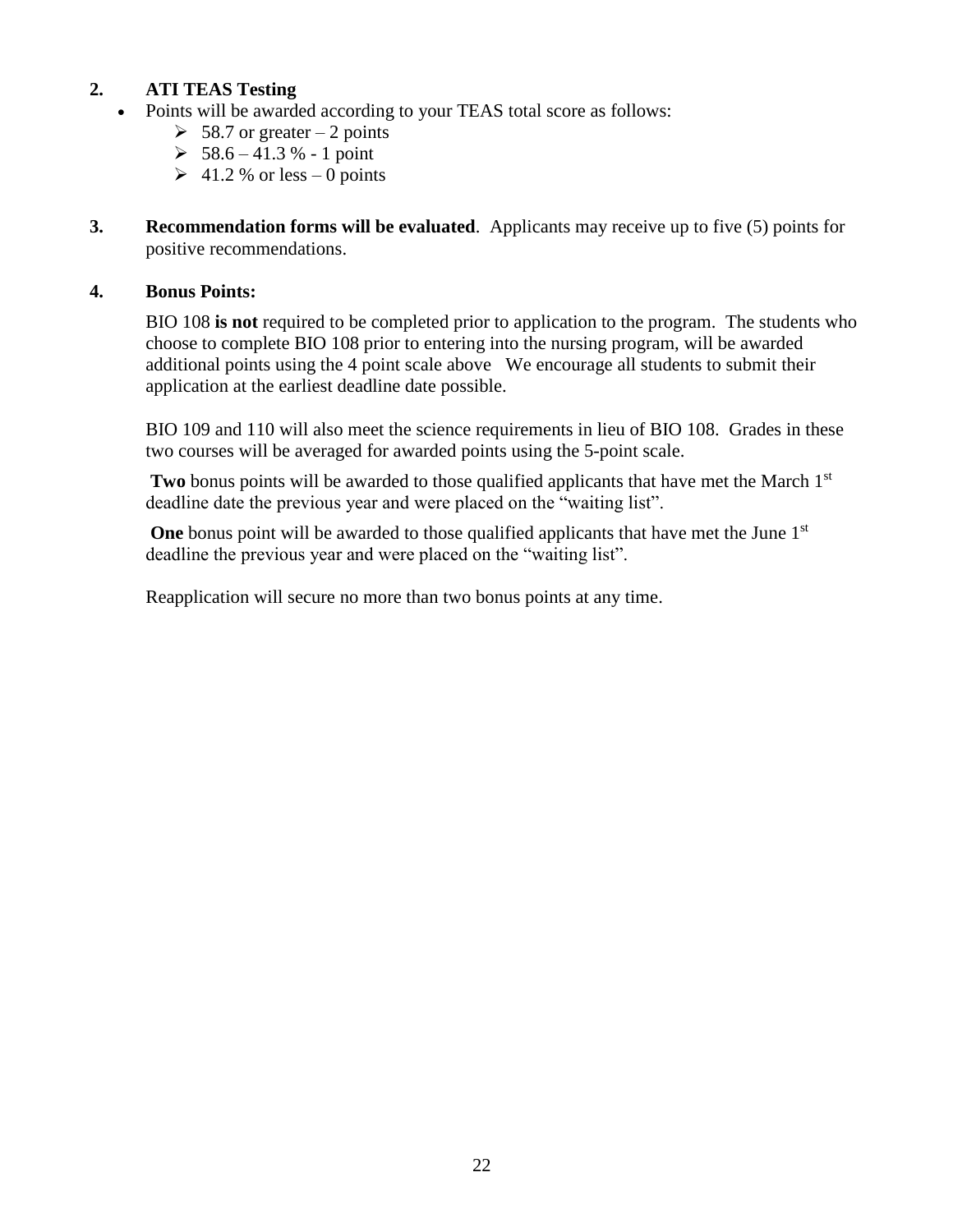# **Practical Nursing Summary of Certificate Requirements**

<span id="page-22-0"></span>

| <b>Major Field Requirements</b>            |                                                     |         |  |  |
|--------------------------------------------|-----------------------------------------------------|---------|--|--|
| <b>NRS 113</b><br>Drug Dosage Calculations |                                                     |         |  |  |
| <b>NRS 108</b>                             | <b>Practical Nursing Fundamentals</b>               | 13      |  |  |
| <b>NRS 109</b>                             | Foundations of Modern Bedside Nursing II &          | 7       |  |  |
|                                            | Reproductive Health                                 |         |  |  |
| <b>NRS</b> 110                             | Practical Nursing Foundations of Med/Surg Nursing I | 7       |  |  |
| <b>NRS 111</b>                             | Practical Nursing Foundations of Med/Surg III       | 6       |  |  |
| <b>NRS 115</b><br>LPN Intravenous Therapy  |                                                     |         |  |  |
|                                            | <b>Total Major Field Requirements</b>               | 36      |  |  |
|                                            | <b>General Education Requirements</b>               | Sem/Hrs |  |  |
| <b>PSY 103</b>                             | Introduction to Psychology                          | 3       |  |  |
| <b>BIO 108</b>                             | Introduction to Human Anatomy and Physiology        | 4       |  |  |
|                                            | <b>Total General Education Requirements</b>         |         |  |  |
|                                            |                                                     |         |  |  |

# **Total Hours Required for Certificate 43**

BIO 109 and BIO 110 will meet the science requirements for the LPN program for students interested in advanced placement into the ADN Program.

The NRS courses are organized to be completed in a one-year sequence. However, provisions are made for those students who need to distribute the general education courses over a longer period of time.

Other recommended courses:

PSY 200 – 3 credit – Human Growth and Development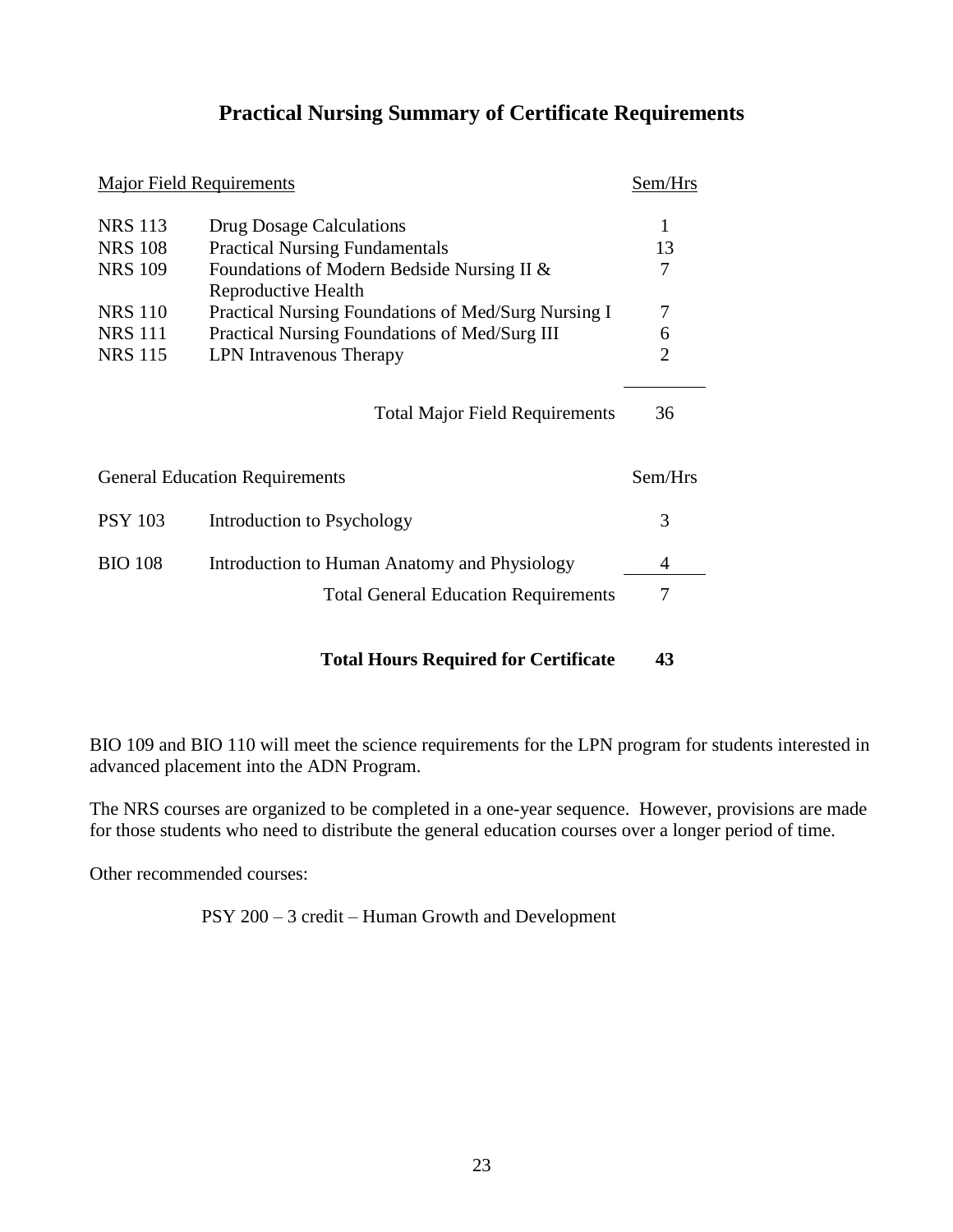#### **LPN ARTICULATION/ADVANCED PLACEMENT ASSOCIATE DEGREE PROGRAM**

<span id="page-23-0"></span>A Licensed Practical Nurse who wishes to expand her/his role in the nursing field can earn an Associate Degree in Nursing through an advanced placement process. The LPN must complete the general education prerequisites comparable to the generic ADN student at the point she/he wishes to enter the program.

The LPN has two options for advanced placement. Option 1 would permit entry into the second semester of the first year of the face-to-face program. Option 2 would permit entry into the first semester of the second year of the ADN program. The suggested sequence for each option is as follows:

# **Option 1**

- 1. Complete Admission Requirements for all Nursing Students.
- 2. Submit a transcript from School of Practical Nursing.
- 3. Submit a copy of current practical nursing license and Petition for Certification, License or Registry form.
- 4. Complete the following courses with a grade of "C" or above:

FYE 101 First Year Experience

ENG 101 Composition I

BIO 109 Human Anatomy and Physiology I (CHE 102/103 and BIO 108 or 105 prerequisites) PSY 103 Introduction to Psychology PHL 101 Introduction to Logic and Formal Reasoning NRS 141 Pharmacology for Nursing

BIO 110 must be taken prior to the start of the second year of the nursing program.

- 5. Skill Level Assessment: The applicant will be required to register for a one credit hour Independent Study (IDS). This course will orient the applicant to the nursing labs and the skills testing procedure. In addition, the student will receive an assessment of their skill level for NRS 140 Fundamentals of Nursing expectations. Skill testing will be graded as pass/fail. In order to receive a passing grade, the applicant will be required to complete the orientation for and the administration of the skills testing procedure. The student must complete the skills testing by October 1. It is recommended that this process be completed during the fall semester immediately prior to the spring semester the applicant wishes to be admitted to the ADN program. (LPN's who graduated from SVCC's program after June, 2016 may be exempt from this requirement.)
- 6. The applicant will receive 9 credits for NRS 140 upon completion of NRS 142 with a "C" or better.

All requirements must be completed by the end of the fall semester of the year before the applicant wishes to be admitted to the program.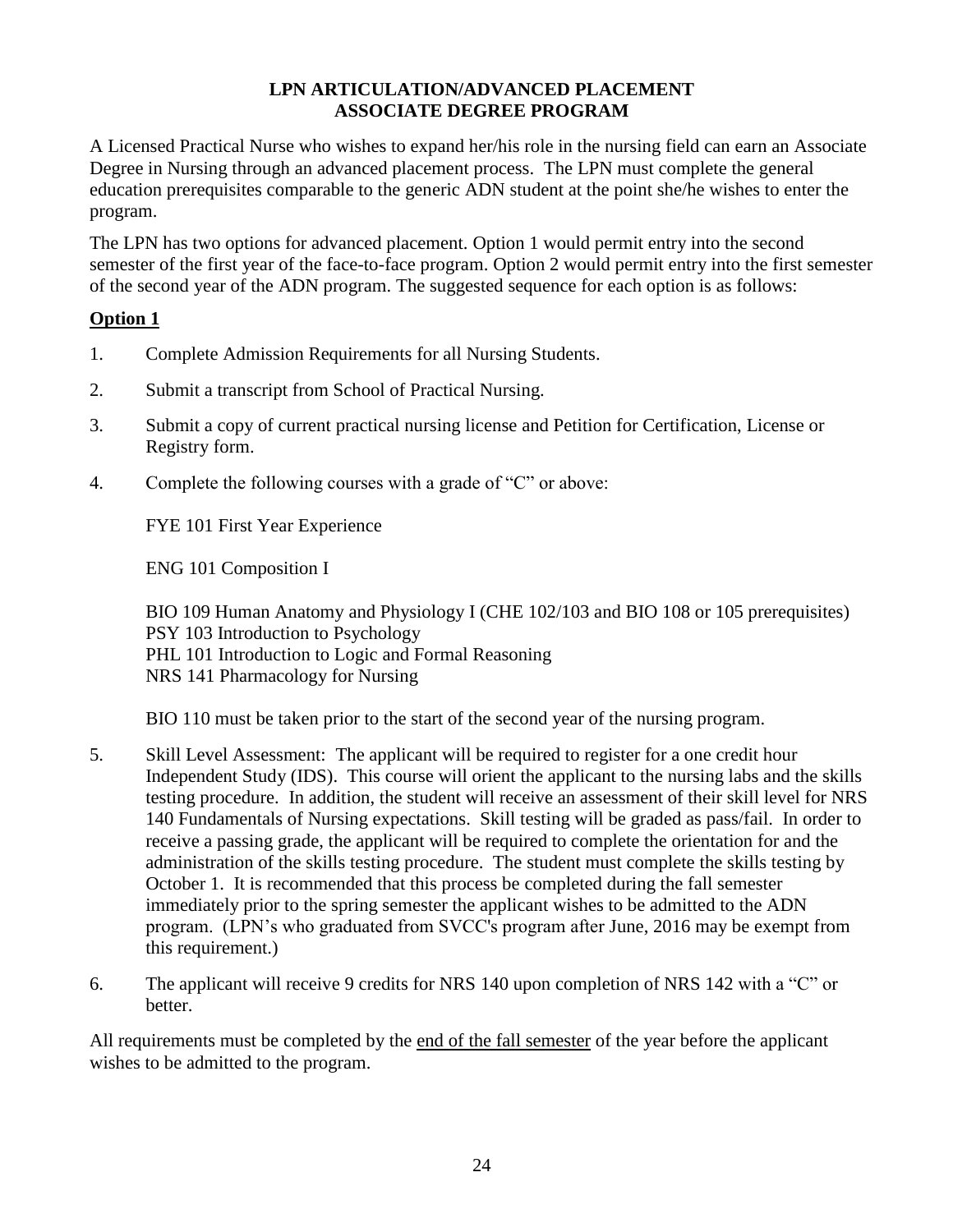# **Option 2**

- 1. Complete Admission Requirements for all Nursing Students.
- 2. Submit a transcript from School of Practical Nursing.
- 3. Submit a copy of current practical nursing license and Petition for Certification, License or Registry Credit form.
- 4. Complete the following courses with a grade of "C" or above: FYE 101, ENG 101, BIO 109, BIO 110, PHL 101, PSY 103, NRS 141 and NRS 201.
- 5. NRS 201 Bridging Nursing Concepts

NRS 201 is a 2 credit hour course required of all applicants. The lab portion of this course will consist of orientation to the nursing labs, skills testing procedures and skill sets covered in NRS 142 Medical Surgical Nursing I. The lab portion of the course will be graded as pass/fail. In order to receive a passing grade for the lab, the applicant will be required to complete the orientation for and the administration of the skills testing. The applicant will not be required to pass the skills tests but remediation of any deficiencies will be expected for second year ADN programming. This exam is only offered during the spring semester.

The applicants must pass the Bridging Nursing Concepts course with a grade of "C" or better to be eligible for admission into the second level courses of the ADN program.

SVCC LPN graduates, who in the course of their SVCC nursing programming moved from the ADN to LPN curriculum, will not be required to complete NRS 201 if they successfully completed NRS 133 prior to 2016 or NRS 142 after 2017. NRS 201 points will be lost however and so the student may wish to complete NRS 201 for curriculum review and points. Students moving from the ADN to LPN curriculum must wait 2 years before applying for the second year of the ADN program. A written letter to the Dean documenting evidence that any previously identified problems have been corrected should be provided.

The student will receive 18 credits for NRS 140 and 142 upon the completion of NRS 201. These credits will be awarded upon receiving a grade of "C" or better for the nursing courses in the first semester second level of the ADN program. A petition for certification, license or registry credit form must be completed and appropriate fees per credit hour paid to receive these credits.

The number of advanced placement students is limited by seats available. Therefore, a screening procedure is used to select the applicants who are the most academically prepared. Following the deadline, applicants will be evaluated. Applicants meeting the June 1<sup>st</sup> deadline will receive priority. If space is available after all June  $1<sup>st</sup>$  applicants have been placed, applicants completing required course work in the summer session will then be considered.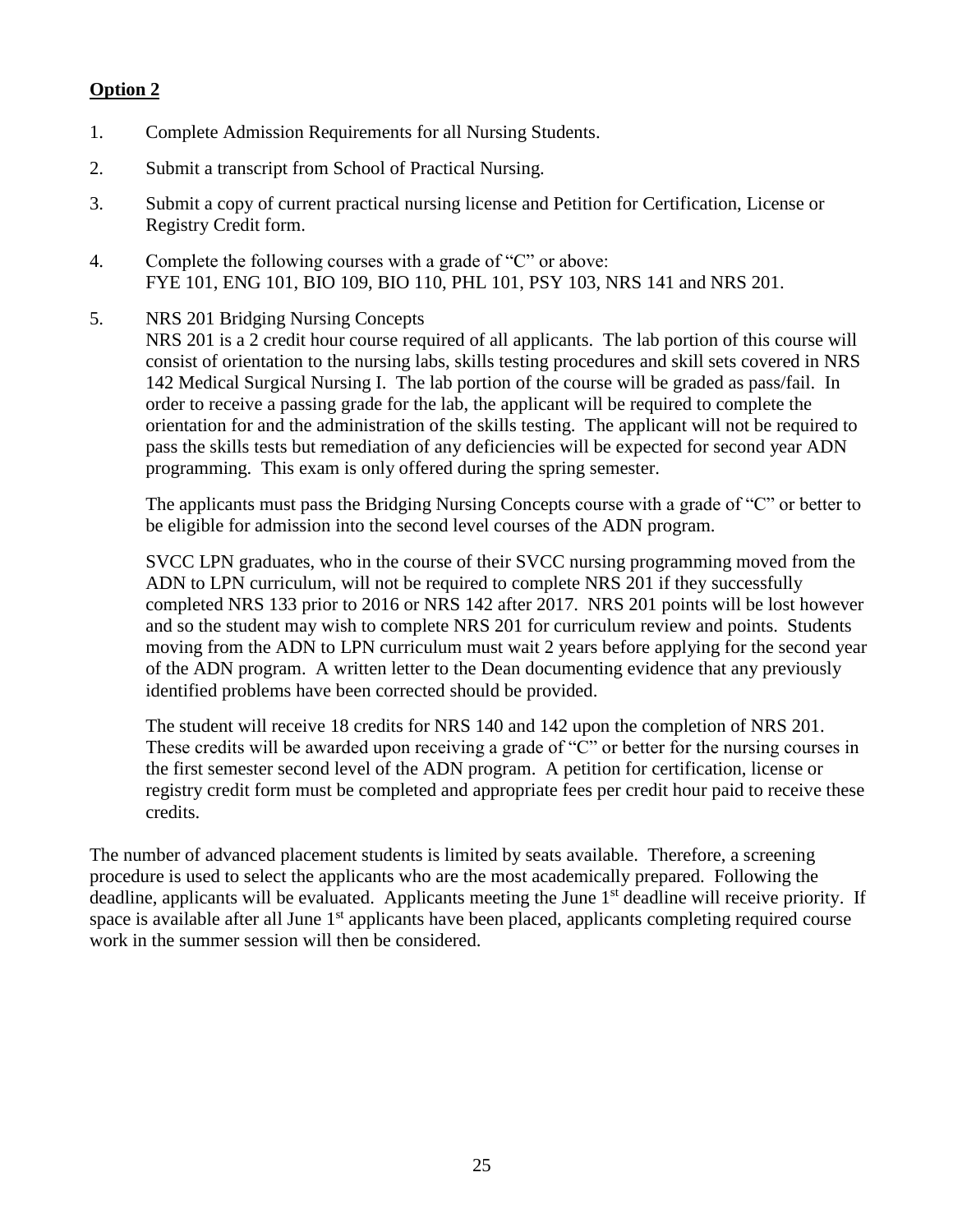#### **Evaluation Procedure**

<span id="page-25-0"></span>

| $A = 4$ points | $B = 3$ points | $C = 2$ points |
|----------------|----------------|----------------|
|----------------|----------------|----------------|

Example: A student with "A's" in all required courses have 24 points. A student with all "B's" 18 points, etc. Applicants are encouraged to complete higher-level math courses without risk to points earned. The highest-level points achieved within the passing standard of a "C" or better will be used.

For BIO 105, higher-level chemistry and math courses, applicants will be awarded points according to the following scale:

 $A = 5$  points  $B = 4$  points  $C = 3$  points

Recommendation forms will be evaluated. Three recommendation forms are required. One of these forms must be from your "bridge" nursing faculty. Applicants may receive up to five (5) points for positive recommendations.

Bonus points will be awarded for the following courses completed with a grade of C or better (1 point for course completed): MAT 240, BIO 111, ENG 103, COM 131, CHE 105, PED 115, PSY 200 and SOC 111. Refer to your transfer institution for specific requirements.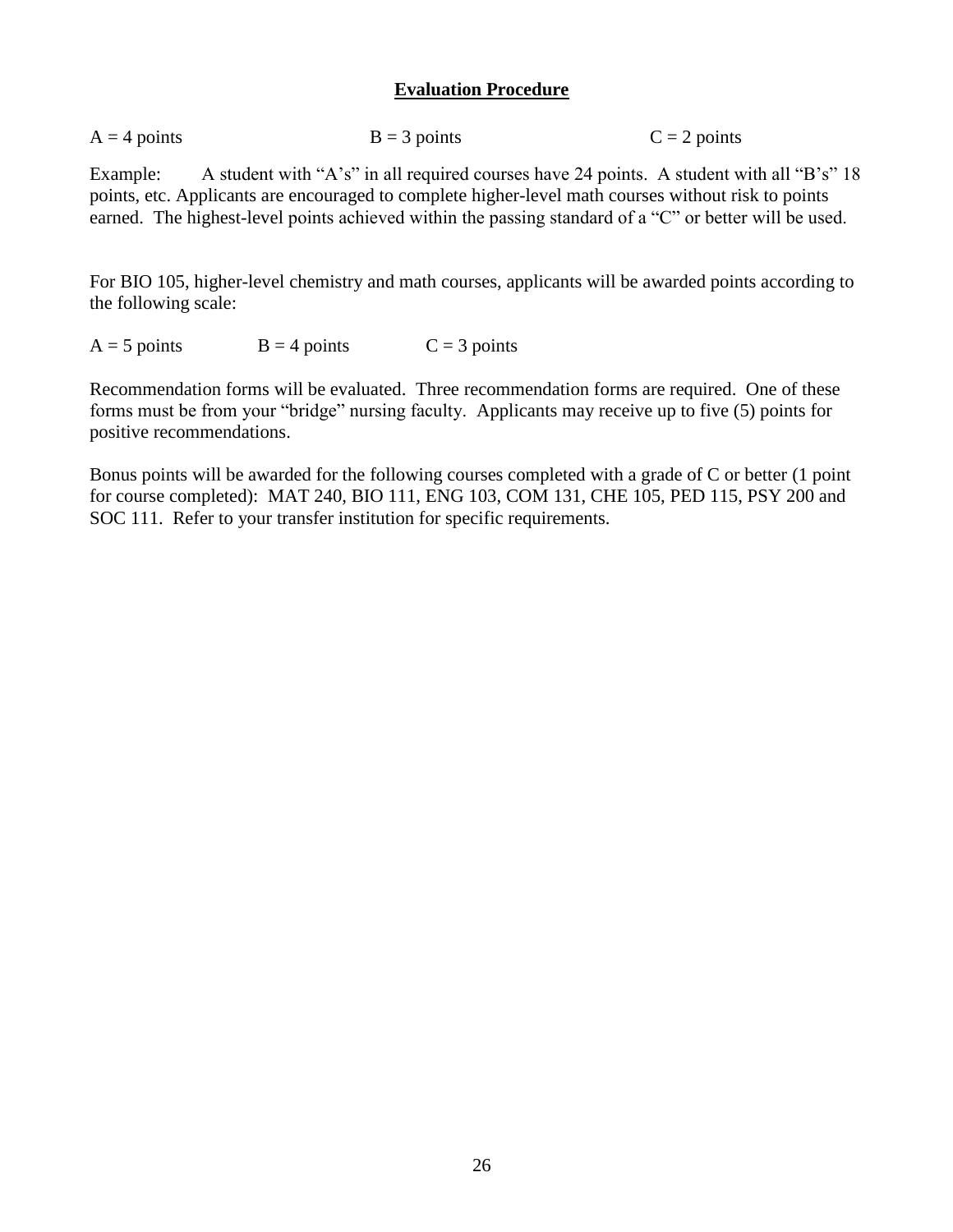# **PROCESS FOR ADMITTING TRANSFER STUDENTS**

<span id="page-26-0"></span>Students requesting to transfer to the ADN or LPN program must provide documentation that they have completed general education and nursing prerequisites comparable to generic students for the semester/course that they are requesting to enter the program.

The procedure for admission as a transfer student follows:

- 1. Request Transfer in writing to the Dean of Health Professions.
- 2. Request an evaluation of general education courses for comparability to SVCC required courses through the Admissions Office.
- 3. Provide the Dean of Health Professions with course syllabi and other materials necessary to determine comparability to SVCC nursing courses.

The applicant must have a "C" or better in all required courses to be given credit for a course toward admission to the nursing program.

Nursing courses to be considered for transfer must have been completed within two years of desired entry to SVCC. All nursing courses including transfer and SVCC courses must be completed within a four year timeframe if you are pursuing an Associate of Science degree in Nursing. Inability or failure to comply with the timeframe requirements will result in the necessity to repeat all nursing courses for credit.

Student who have a "D" or "F" in any transfer nursing courses will be allowed only one opportunity to complete SVCC's nursing program. A "D" or "F" in any SVCC nursing course will necessitate a withdrawal from the program with no option for readmission.

- 4. Submit recommendation forms prior to registration. It is required to have at least one recommendation form from a nursing instructor who supervised the applicant at their current/previous school.
- 5. Document Skill Competence Level. The applicant will be required to register for a one (1) credit hour Independent Study (IDS) which will include preparation for skills testing for the course prior to the semester of requested admission. The applicant will not be required to pass the skills test.

The applicant must sign up for the IDS at least 8 weeks prior to the scheduled test date.

The applicant must complete admission criteria 1 and 2 to obtain permission to register for the skills testing.

6. Complete an Application and Progression Plan with the Health Careers Advisor.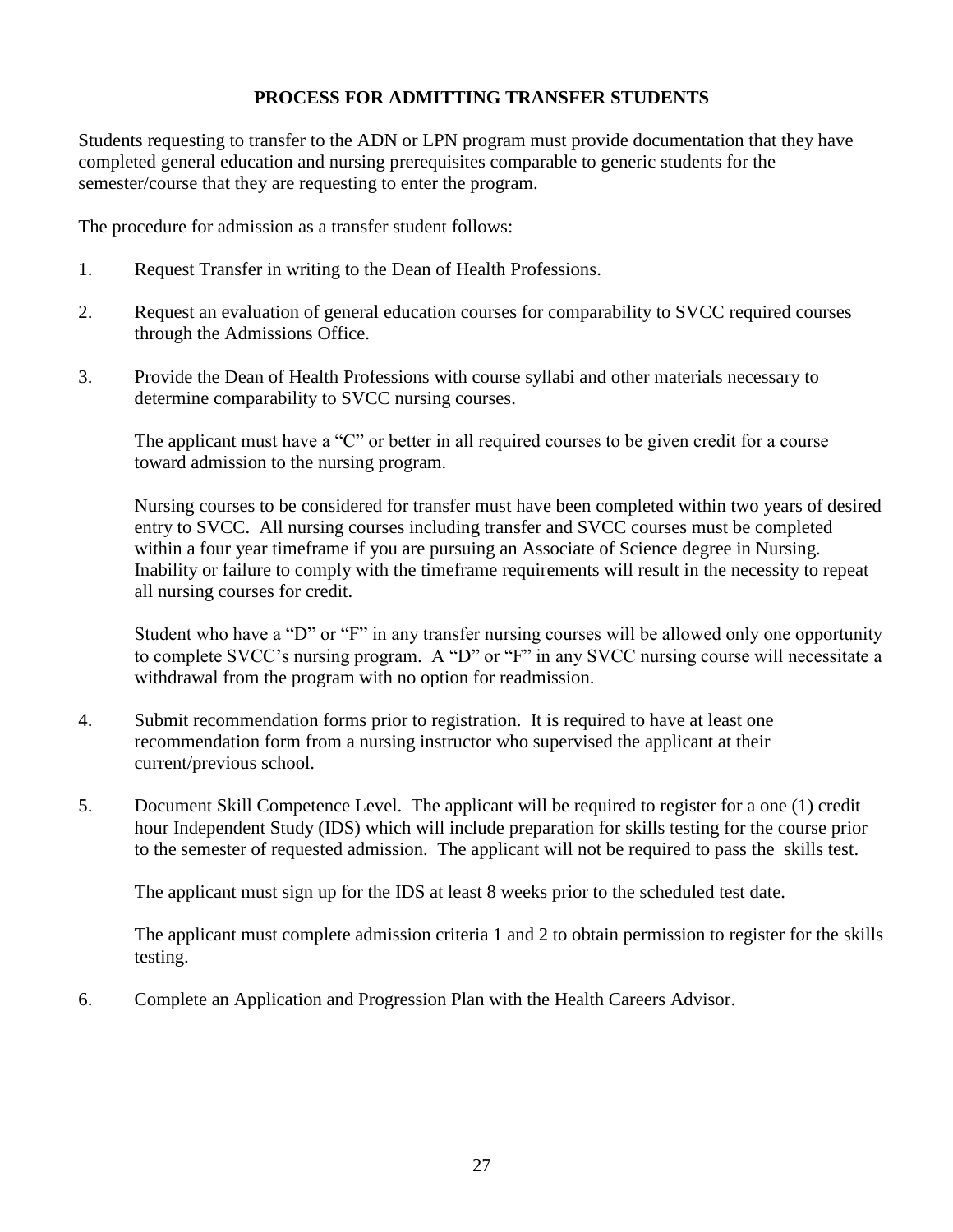# *Articulation to BSN programs*

**SVCC articulation agreements**

#### <span id="page-27-0"></span>**RN to BSN Completion – SVCC Nursing and TRIO Transfer Guides at:**

#### **<http://svccnursing.weebly.com/>**

**Illinois Center for Nursing** link on the above web site. Check out Educational Opportunities tab. Refer to Admission/Graduation rates and NCLEX pass rates of all schools in Illinois.

**Army Reserves BSN Completion: Multiple options available.**  Visit: [www.HEALTHCARE.GOARMY.COM](http://www.healthcare.goarmy.com/) or call 1-800-USA-ARMY

#### **Methodist College of Nursing, Peoria, IL**

Contact information: Methodist College of Nursing 415 St. Mark Ct. Peoria, IL 61603 309-671-5133

#### **Northern Illinois University, DeKalb, IL.**

Contact information: Northern Illinois University P.O. Box 3001 DeKalb, IL. 60115-2894 815-753-1231 Email: nursing@niu.edu Web site: [www.chhs.niu.edu/nursing](http://www.chhs.niu.edu/nursing) 3 + 1 baccalaureate degree-completion courses:

#### **St. Anthony's College of Nursing**

Contact information:

Saint Anthony College of Nursing 5658 East State Street Rockford, IL. 61108 815-227-2141

#### **UIC Quad Cities Regional Program**

Contact information: UIC College of Nursing 1515  $5<sup>th</sup>$  Avenue, Suite 400 Moline, IL. 61265 309-757-9467